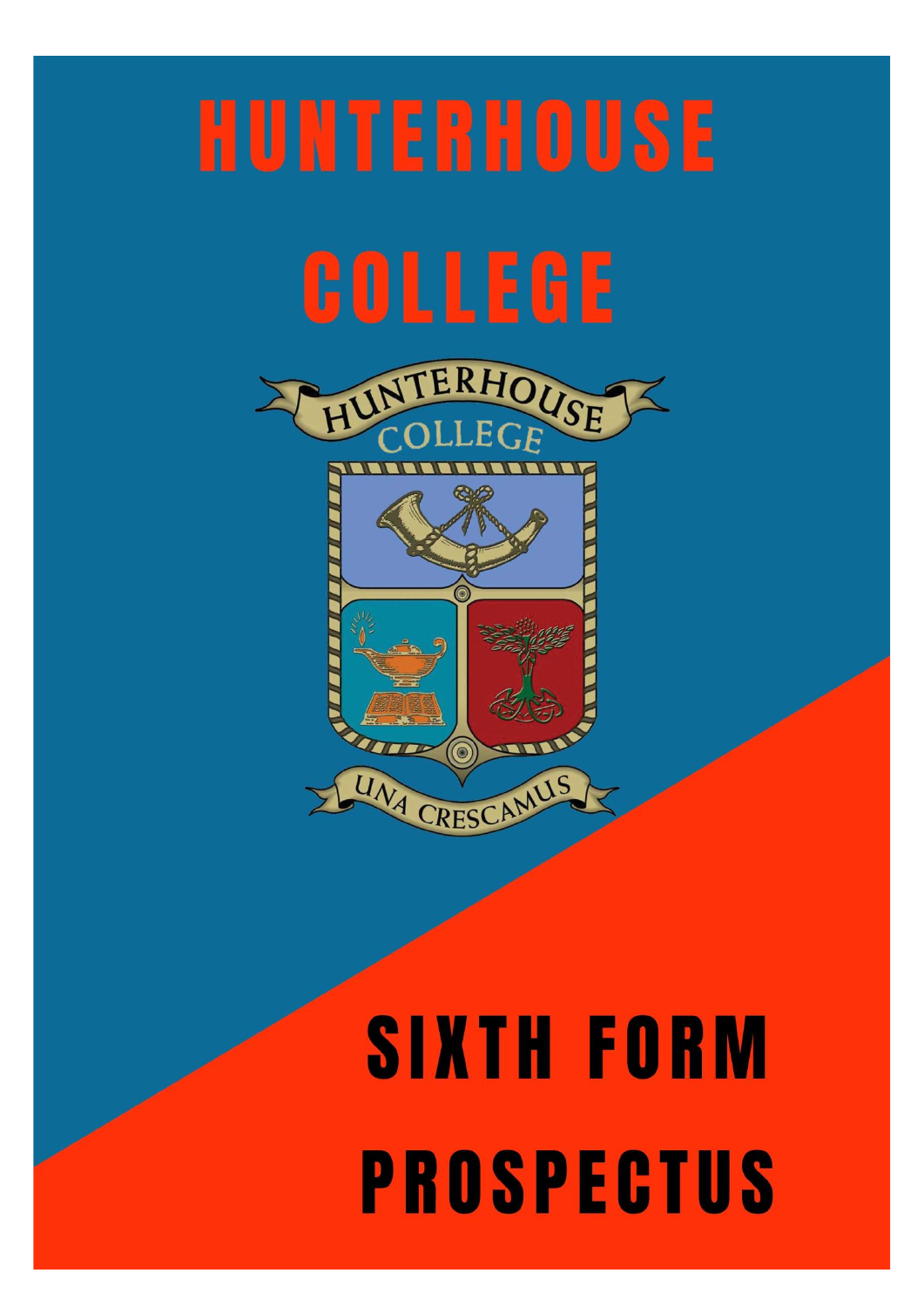#### **A Welcome from our Head Girl and Deputy Head Girl**

The Sixth Form at Hunterhouse College has a caring and inclusive environment that provides us with countless opportunities to achieve our full personal and academic potential. Hunterhouse has so much to offer to Sixth Form students, be it in terms of academic study or extra-curricular interests such as sport, music or drama.

The maturity that we have as Sixth Formers at Hunterhouse, allows for the development of mutual respect and positive interactions between students and staff. Each teacher provides tailored support to meet your individual academic needs, allowing you to succeed in your A Level subjects. This creates a comfortable learning environment and along with open-door policies and smallgroup teaching at Post-16 level, we are encouraged to be actively engaged in the learning process.

The additional facilities that we are provided with enhance our personal studies and preparation for Higher Education. These include a refurbished Careers Department with a Careers Education and Guidance Tutor, priority use of laptops in study time and weekly organised lectures that give us expert guidance on various universities or alternative pathways to further education and employment. We are also supported in our organisation of Work Experience and are encouraged to undertake at least one placement during our time as Sixth Form students. We have a dedicated supervised Sixth Form Study facility which we use for independent work and timetabled study periods and we also have a recreational area which allows us to relax along with our friends.

Our time at Hunterhouse has allowed us to develop both as individuals and collectively as a community and develop life-long bonds. This is reflected in our school motto, 'Una Crescamus' – 'Let us grow together'. We hope that your Sixth Form experience will be just as memorable as ours have been, and we wish you luck in your studies.

Emily Watson, Head Girl Joanna Courtney, Deputy Head Girl

#### **Introduction from the Principal**

Welcome to our Sixth Form prospectus for the academic year 2022-23. In the pages that follow you will find information about the courses on offer, entry criteria and information about the wider Sixth Form life at Hunterhouse.

We are very proud of our Sixth Form students and of the role that they play within the College and we have worked hard in recent years to change and extend the experiences that our Post 16 students have both inside and outside of the classroom.

At the core of this is the Post 16 curriculum, the main aim of which is to enable all students to succeed in their learning. The organisation and delivery of the curriculum is designed to encourage individual progress through the provision of different pathways, choice and flexibility of study.

Alongside our commitment to offering our students the highest possible quality of learning, we have a dedicated team of Sixth Form Managers and Form Tutors who work alongside our students to provide the individualised support and guidance that will allow everyone to attain their academic and personal ambitions.

If you have questions over the coming weeks and months about the entry criteria, the courses on offer, or any other aspect of Sixth Form life the following members of staff will be able to help you.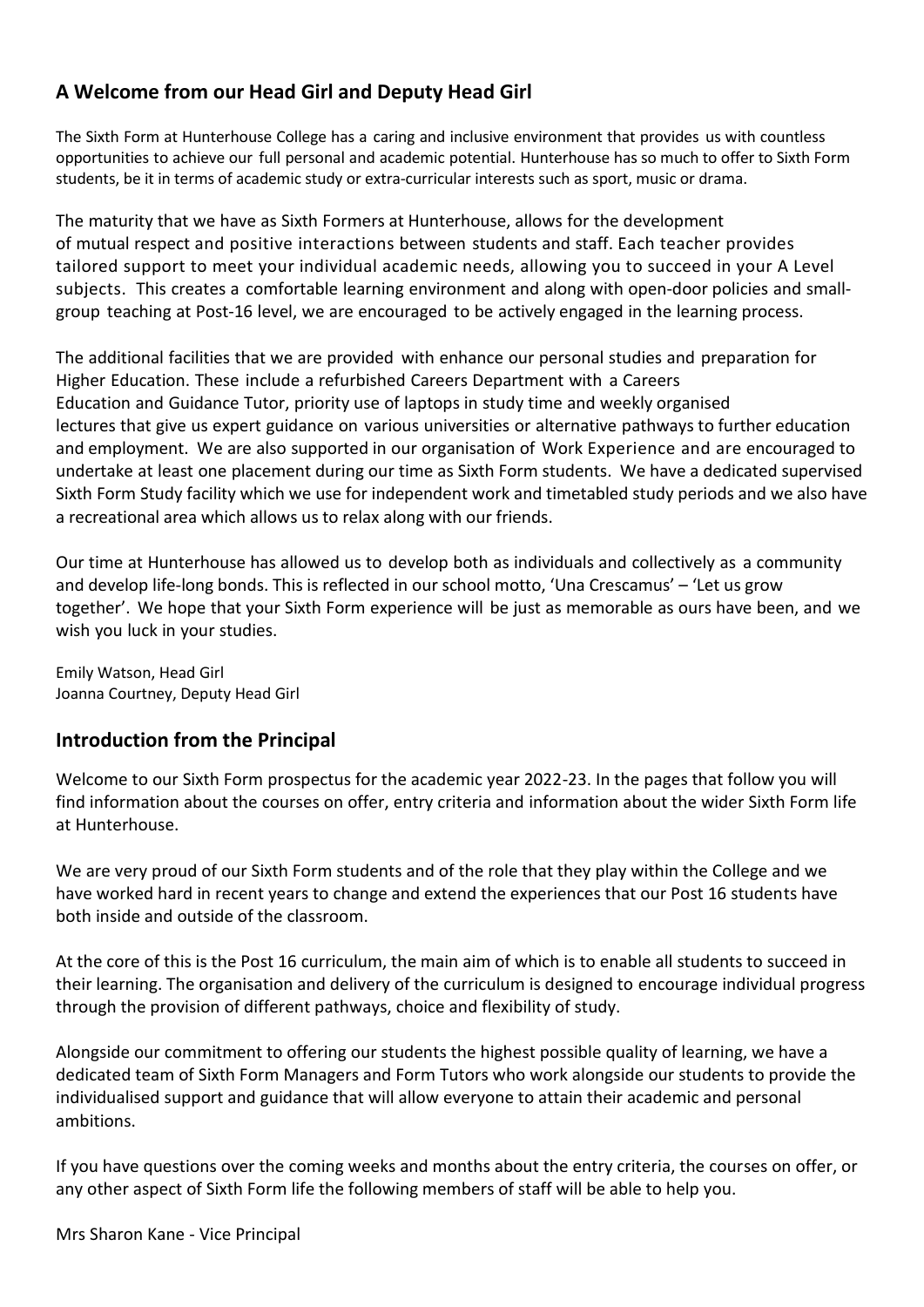Mrs Helen Dowds - Senior Manager – Learning and Teaching + CEIAG Mr Niall Gilmore- Senior Manager - Student Progress at KS5 Mrs Noreen Shaw/Mrs Karen Playfair - Heads of Sixth Form

Whether you're an existing Hunterhouse student or are planning to join the College for your Post 16 studies, I look forward to welcoming you into our Sixth Form in September.

Mr Andrew Gibson Principal

#### **Entry Requirements**

#### **What Grades do I need to achieve in my GCSEs to be offered a Sixth Form place?**

To gain a place within the College's Sixth Form you must obtain **at least 13 points** achieved over a minimum of 6 GCSE subjects. GCSE points are allocated as shown in the table below.

| <b>CCEA Grades</b> | English Exam   GCSE Points<br><b>Board Grades</b> |  |
|--------------------|---------------------------------------------------|--|
| ≯∖                 |                                                   |  |
|                    | $8 + 7$                                           |  |
| R                  | 6                                                 |  |
|                    |                                                   |  |
|                    |                                                   |  |

A full and more detailed version of the Sixth Form Admissions Policy is available on the College's website.

#### **Are there any other entry requirements?**

All of the individual subjects have entry criteria and these are shown in the 'Post 16 Subject Entry Requirements' that can be found on the school website.

This document shows the grade that you should have achieved if you studied the subject at GCSE level or that you should have achieved in similar subjects. It also explains the key skills and attributes that you will need in each subject. The reason that we set these criteria is to make sure that all students follow the courses and curriculum pathway that will let them study successfully at Post 16 level.

Students are also required to have an acceptable record of attendance in line with the school's policy, and a satisfactory attitude to work and general behaviour as evidenced by the student's record.

#### **Frequently Asked Questions**

#### **In what ways is Sixth Form different to Year 12?**

The main difference between Year 12 and Sixth Form is that, as students, we have more independence in our study, including study periods during the school day.

We are also given the opportunity to have responsibilities in school by joining one of the Sixth Form teams or by giving back to the community through the Charity Committee. As you are studying fewer subjects, this means your classes are smaller and you become closer to your teachers.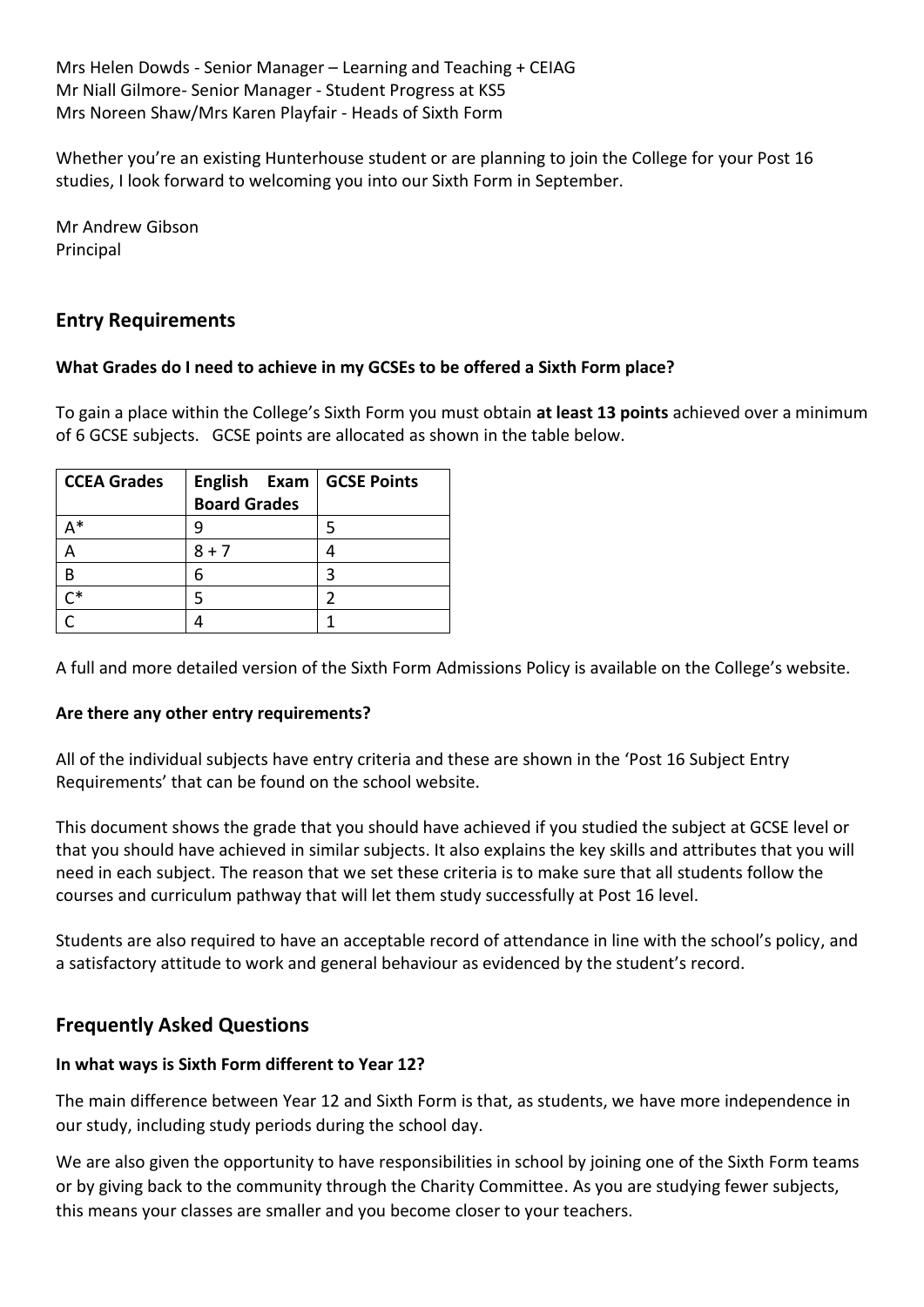#### *Swarna and Olivia*

#### **Is the work much harder at AS level compared to GCSE Level?**

There is a noticeable difference between GCSE and AS Level. However, the support which is available from teachers is exceptional. I took comfort from the fact that many other Sixth Formers were in a similar position, and have faced challenges at some point during the transition.

#### *Laura*

#### **Where will I be based to do study when I don't have classes and how will I know what to do?**

During your free periods throughout the day, you will be based in the Sixth Form Study Area for supervised independent study. Should you need to avail of a computer to aid your study time, you have access to the Learning Resource Centre. As part of our A Level curriculum we have to complete seven hours of independent learning which is set by our subject teachers. This will help you to know what you need to be doing during your study periods - this may include additional readings, note taking or research tasks.

#### *Judith and Sarah*

#### **Will there be opportunities for me to develop leadership skills and to take on additional responsibility?**

During your time in Sixth Form you will have the opportunity to join a number of different teams such as the Charity Committee, the Hospitality Team, the Administration Team and the Head Girl's team. As a member of one of these teams, you will be able to develop valuable team and leadership skills that will be very useful when you leave school. You can also become a Peer Supporter, either with a Year 8 Form Class or in subject of your choice.

#### *Caitlin*

#### **If I'm struggling with my workload and worried about my grades what should I do?**

Coming from GCSEs to A Levels means the workload will inevitably increase. However, this is something which everyone has to adjust to, so everyone is in the same boat. For some people, adjusting can be quite difficult at first, and even through to Year 14 it's something which a lot of people worry about. Yet there are lots of ways to overcome it. One area that Hunterhouse focusses on is our barriers to learning. If stressed, we are encouraged to speak up and ask for help, whether it's from our subject teachers, Form Teachers, the pastoral support team or another member of staff. The first step to overcoming it is to ask for help. Once that is done, teachers are very accommodating to identify the root of the stress and a clear plan to dealing with the workload. Our teachers want us to succeed as much as we do, so they are always very willing to help deal with any problems you face and any stresses you are concerned about.

#### *Georgie*

#### **What support is available if I'm having difficulties at home, with friends or because of a safeguarding issue?**

If you are worried about anything at home or in school, whether it be big or small there are many people in the school environment to talk to. Any teacher in Hunterhouse is happy to help. You could go to a Form Tutor, subject teacher or just the teacher you feel most comfortable with. There are also senior members of staff who may be able to offer the most help, for example your Head of Year, which in Sixth Form is Mrs Shaw, Mr Gilmore who is the Senior Manager for Post 16 or our Vice Principal, Mrs Kane. We also have a School Counsellor who you can speak with in confidence on a regular basis.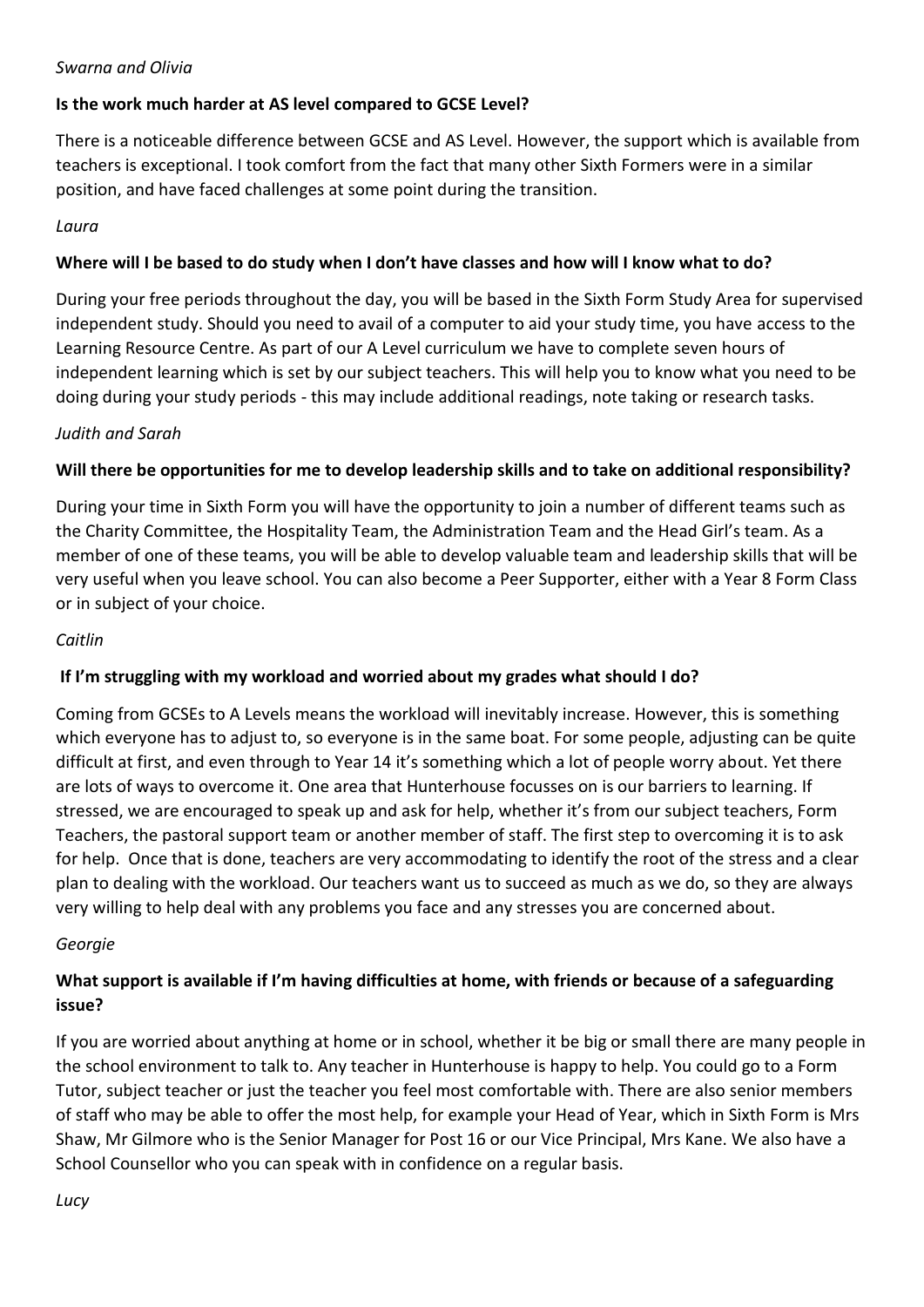#### **As a student new to Hunterhouse I don't want to feel like a Year 8 all over again - will it be easy for me to find my way round and get to know other students?**

Having come to Hunterhouse in Year 10, I can understand how it feels to move to a new school later than everyone else. The school is easy to find your way around, I knew my way around after my first week, and the teachers are so supportive in helping you to settle in. You are made to feel a part of the school community straight away, and everyone is so welcoming.

*Joanna*

#### **What if I choose a new subject and realise after a week or two that it's not what I expected?**

Most people have the option to choose four AS subjects to start off with and it is common for people to drop a subject after the first or second month, most often the one they find most difficult or don't enjoy as much. However, if you only start with three subjects and know that you aren't suited to one of them after the first couple of weeks, it may be possible to drop it and pick up a different one. Teachers and careers staff will ensure that the A Levels you choose are suitable for you and the career path you are considering.

#### *Hannah and Christina*

#### **I've heard applying to university is a long and difficult process - is there help available with this?**

The application process for university can seem daunting, however, each Year 14 student at Hunterhouse College is allocated one hour a week with a UCAS Tutor who is carefully selected based on the courses that they are applying for. This time allows you to discuss courses and universities that you are interested in. It also gives students the opportunity to work on their personal statement and have it reviewed by their Tutor in order to achieve their full potential.

#### *Hannah and Christina*

#### **I know Sixth Form will be hard work - will there be time for any fun?**

It's important to set aside time for independent study so your workload doesn't become unmanageable. However, having fun should still be important. I enjoy the extra-curricular activities offered in school. It gives you the opportunity to make new friends. Sixth Form is a short period of time, so enjoy it!

*Holly*

#### **People, Places and Privileges**

#### **People**

Independent Learning is greatly encouraged during your time in Sixth Form, but as a Sixth Form student you are never alone; at Hunterhouse College there are many staff members available to help guide you through Sixth Form life.

The Heads of Sixth Form, Mrs Shaw or Mrs Playfair, are available to help you with any worries or concerns you may have. They regularly communicate with the Sixth Form through weekly assembly, in Form Time or, if need be, on an individual basis and in regular meetings with both the Head Girl and Deputy Head Girl.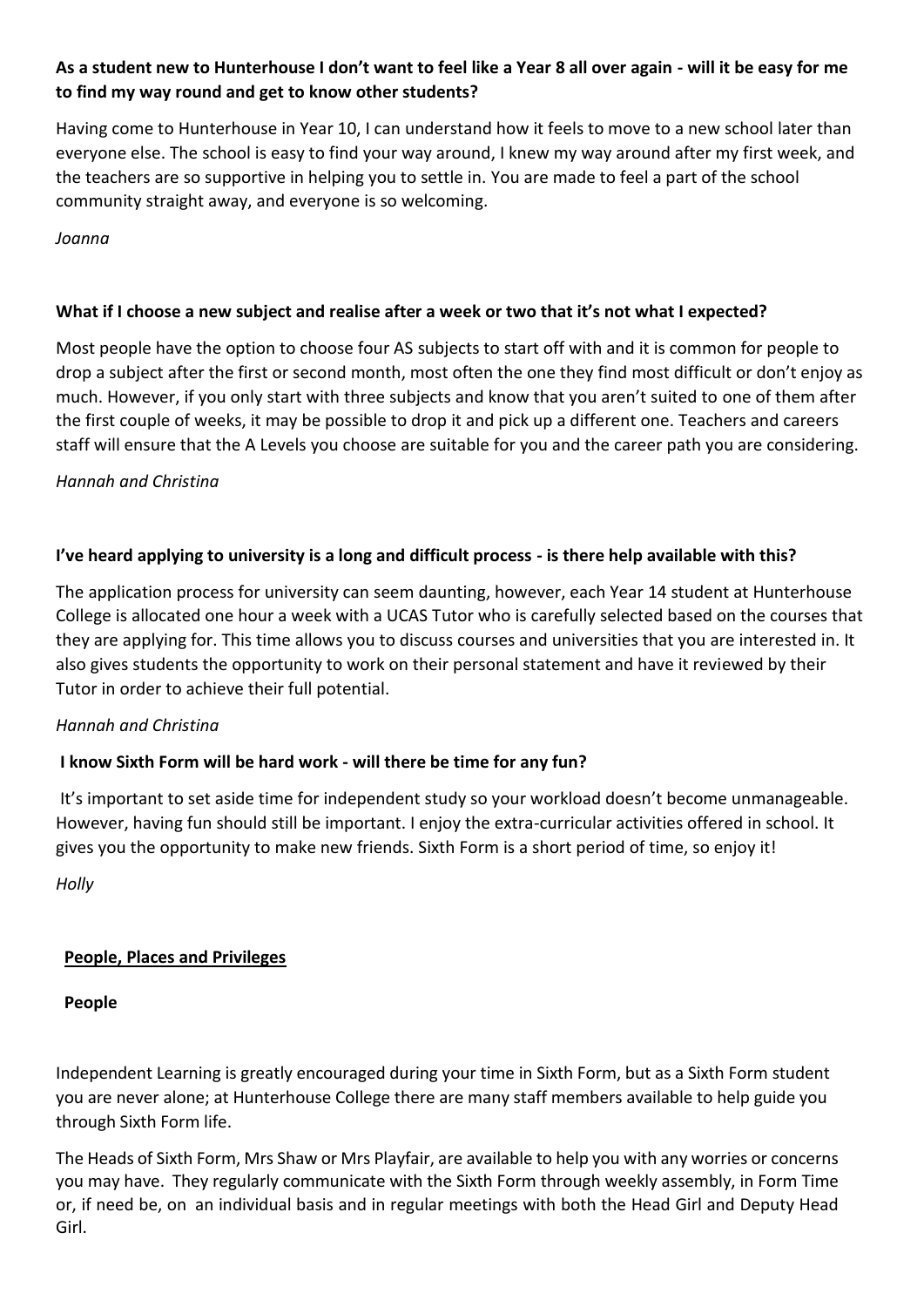The Senior Manager for Key Stage 5, Mr Gilmore, is in charge of Student Progress for Post 16 students. He coordinates the Assertive Mentoring Programme, is the Deputy Designated Teacher for Safeguarding and has the responsibility for linking the pastoral and academic areas of school life and undertaking Learning Guidance interviews when required.

The Principal and Vice Principal, Mr Gibson and Mrs Kane, seek to ensure each individual student succeeds and they put great effort into monitoring the individual progress of each student. They are greatly involved with Sixth Form, meeting regularly with the Head Girl's Team, communicating through assemblies and meeting students on an individual basis, when necessary.

Form Teachers at Hunterhouse College are available for support during daily registration and through a target-setting interview at the start of each academic year, followed by four individual Assertive Mentoring Meetings for academic review of progress throughout the year.

A Careers Education and Guidance Tutor will guide you by holding individual interviews before you take part in work placement, complete your UCAS application and your transition to higher education at the end of Year 14, and also through communication in lectures and careers lessons.

Our Head of Individual Needs, Mr Press, is also available to help with any special and/or additional needs or special circumstances.

#### **Places**

**The Sixth Form Centre**: this area of the school is strictly for the use of Sixth Form students. The centre includes a recreational room, available to use at break, lunch and during recreational periods and a kitchen area with multiple kitchen facilities.

**The Sixth Form Study and Learning Resource Centre**: the large study room which connects to the Learning Resource Centre is a quiet area for independent study, which is supervised by Dr McCarthy, the Sixth Form Study Supervisor. The Learning Resource Centre allows you to engage in research using both conventional and internet-style approaches.

**The Career Zone:** a quiet area where students can carry out the essential CEIAG research needed as Sixth Form students plan their career pathways. The Head of Careers is based here and is available for guidance.

**The Redwood Centre Restaurant**: opening at 8.00am for breakfast, with free tea and coffee, Redwood is an excellent place to relax before the school day. The break-time menu consists of hot drinks and snacks, while at lunch time both the Sandwich Bar and Hot Food Bar open, providing a wide variety of lunch-time choices.

#### **Privileges**

#### **Privileges within Sixth Form include:**

- A weekly one-hour recreational period;
- Early lunch for those Sixth Form students who have independent study during period 3;
- Permission to leave school at 2:20pm on a Friday afternoon once the UCAS application process is finished in Year 14.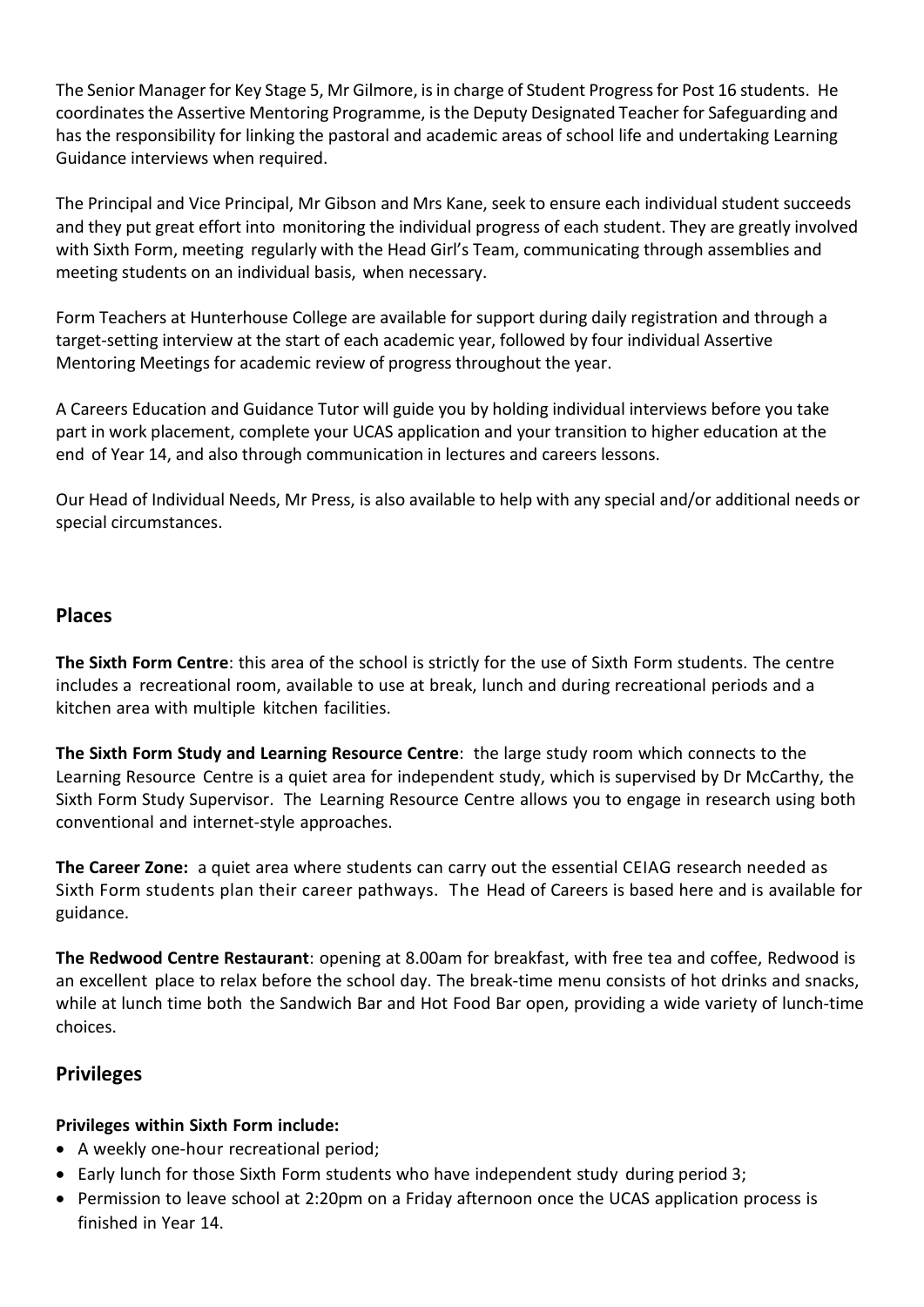#### **Why study Art & Design?**

By studying Art and Design you will explore and develop an understanding of how artists, craftspeople or designers approach their work. You will communicate meanings, ideas and intentions in your own work as well as explore the creative and cultural industries. Through the subject you will develop and enhance many core skills by investigating and experimenting. You will learn how to use different media, materials, techniques, processes and technologies.

#### **Who can I speak to or contact about the subject?**

For further information, talk with the Head of Department Ms J. Frizzell or the other A Level teacher, Mrs N. Rebbeck.

|           | Content                             | Assessment                                      | Weighting      |
|-----------|-------------------------------------|-------------------------------------------------|----------------|
|           | <b>AS 1: Experimental Portfolio</b> | Students develop, explore and record ideas.     | 50% of AS      |
| <b>AS</b> |                                     | Teachers assess students' work, and we          | 20% of A Level |
|           |                                     | moderate their marks.                           |                |
|           |                                     | Assessment Objectives 1,2 and 3 only            |                |
|           | <b>AS 2: Personal Response</b>      | Students present a personal outcome in response | 50% of AS      |
|           |                                     | to the theme. Students bring this to completion | 20% of A Level |
|           |                                     | during a 10 hour controlled test.               |                |
|           |                                     | Teachers assess the controlled task, and CCEA   |                |
|           |                                     | moderate their marks.                           |                |
|           |                                     | Assessment Objective 4 is more heavily weighted |                |
|           |                                     | than Assessment Objectives 1,2 and 3.           |                |

#### **How are the AS and A2 courses structured?**

|    | Content                     | Assessment                                        | Weighting      |
|----|-----------------------------|---------------------------------------------------|----------------|
| A2 | A2 1: Personal and Critical | Written and practical work inform each other and  | 60% of A2      |
|    | Investigation               | are integrated, but are marked separately.        |                |
|    |                             | Teachers assess the practical investigation, and  | 36% of A Level |
|    |                             | we moderate their marks.                          |                |
|    |                             | Assessment Objective 4 is more heavily weighted   |                |
|    |                             | than Assessment Objectives 1,2 and 3.             |                |
|    | A2 2: Thematic Outcome      | Students present an outcome in response to the    | 40% of A Level |
|    |                             | theme. Students bring this to completion during a |                |
|    |                             | 15 hour controlled test.                          | 24% of A Level |
|    |                             | Teachers assess students' work and CCEA           |                |
|    |                             | moderate their marks.                             |                |
|    |                             | Assessment Objective 4 is more heavily weighted   |                |
|    |                             | than Assessment Objectives 1,2 and 3.             |                |

#### **How does studying this subject enhance my employment opportunities?**

You may go on to become a practising artist, designer or architect and contribute to the economy as part of the fastgrowing creative and cultural industries. Students of Art and Design develop valuable transferable skills, which are sought after by many colleges and universities, employers and industry leaders. These practical skills and the ability to solve problems and think creatively will be used throughout your life.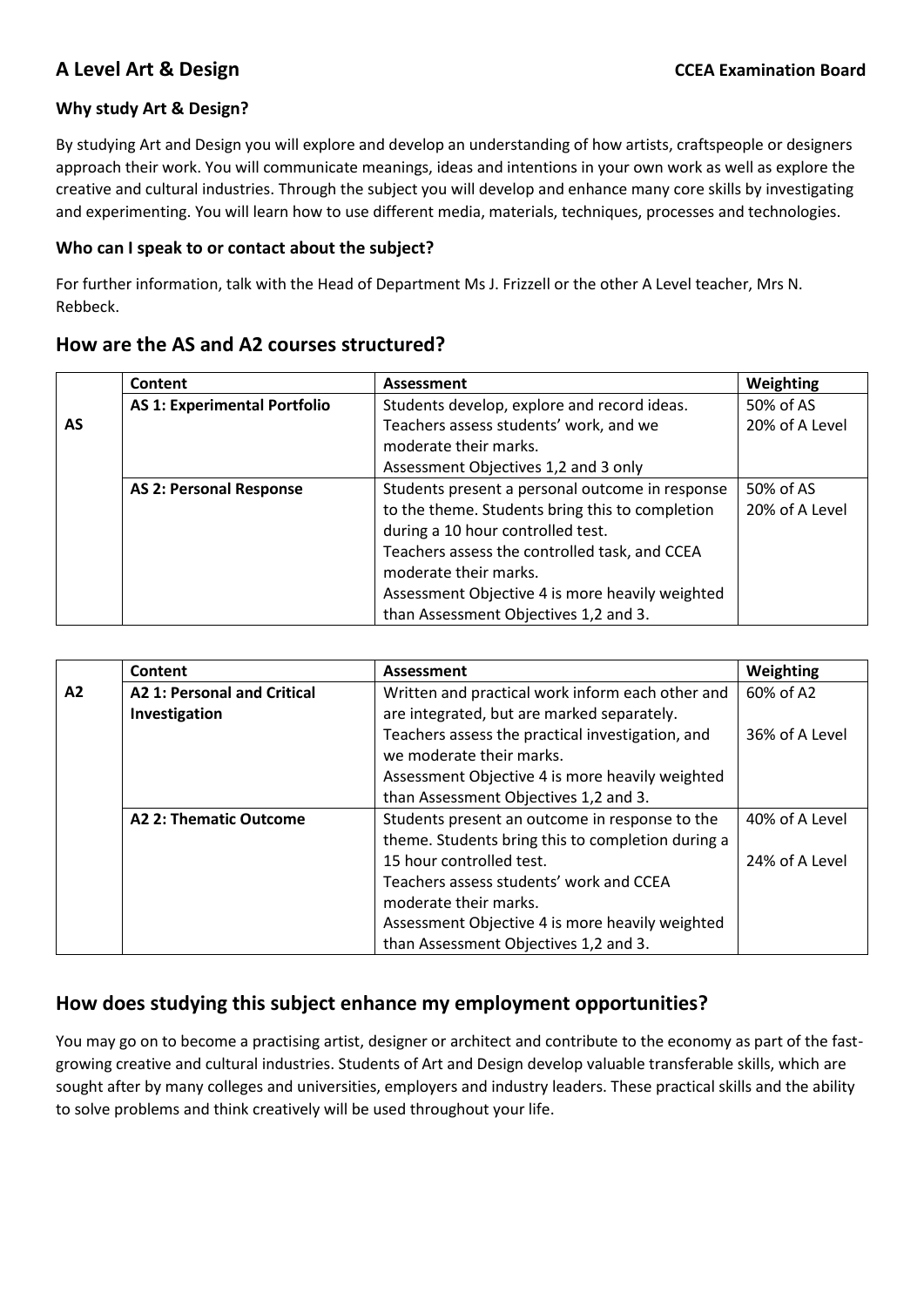#### **Why study A Level Biology?**

Biology is the study of Life and is divided into many specialised areas that cover the morphology, physiology, anatomy, behaviour, origin, and distribution of living organisms including recent biological advances at both the molecular, cellular and organism level.

#### **Who can I speak to or contact about the subject?**

For further information, talk with the Head of Department Mrs H. Anderson or the other A Level teacher, Mr N. Gilmore.

#### **How are the AS and A2 courses structured?**

|           | Content                                 | Assessment                                 | Weighting   |
|-----------|-----------------------------------------|--------------------------------------------|-------------|
|           | <b>AS 1 Molecules and Cells</b>         | External written exam $-1$ hour 30 minutes | 37.5% of AS |
| <b>AS</b> | Topics include Molecules, Enzymes,      | students answer six to eight structured    | 15% of      |
|           | Viruses, Cells, Cell Physiology,        | questions and write an essay               | A Level     |
|           | Continuity of Cells, Tissues and Organs |                                            |             |
|           | <b>AS 2 Organisms and Biodiversity</b>  | External written exam $-1$ hour 30 minutes | 37.5% of AS |
|           | Topics include Transport and            | students answer six to eight structured    | $15\%$ of   |
|           | Exchange Mechanisms, The                | questions and write an essay               | A Level     |
|           | Adaptations of Organisms,               |                                            |             |
|           | <b>Biodiversity and Human Impact</b>    |                                            |             |
|           | AS 3 Practical Skills in AS Biology     | External written exam $-1$ hour, assessing | 25% of AS   |
|           | Completion of at least seven assessed   | practical skills and internal practical    | $10\%$ of   |
|           | practical tasks                         | assessment (marked by teacher)             | A Level     |

|                | Content                                 | Assessment                                 | Weighting |
|----------------|-----------------------------------------|--------------------------------------------|-----------|
|                | A2 1 Physiology, Co-ordination and      | External written exam - 2 hours 15 minutes | 24% of    |
| A <sub>2</sub> | <b>Control and Ecosystems</b>           | students answer six to nine structured     | A Level   |
|                | Topics include Homeostasis,             | questions and write an essay.              |           |
|                | Immunity, Co-ordination and Control,    |                                            |           |
|                | Ecosystems                              |                                            |           |
|                | A2 2 Biochemistry, Genetics and         | External written exam - 2 hours 15 minutes | 24% of    |
|                | <b>Evolutionary Trends</b>              | students answer six to nine structured     | A Level   |
|                | Topics include Respiration,             | questions and write an essay.              |           |
|                | Photosynthesis, DNA, Gene               |                                            |           |
|                | Technology, Inheritance, Population     |                                            |           |
|                | Genetics, Classification                |                                            |           |
|                | <b>A2 3 Practical Skills in Biology</b> | External written exam - 1 hour 15 minutes  | $12\%$ of |
|                | Completion of at least five assessed    | assessing practical skills and internal    | A Level   |
|                | practical tasks                         | practical assessment (marked by teacher)   |           |

#### **How does studying this subject enhance my employment opportunities?**

Studying Biology allows students to progress to a wide range of careers including Science, Engineering, Medicine and Commerce. The development of problem-solving, practical and research skills allows students to understand biological concepts and processes helping them to organise information and develop competent communication and mathematical skills.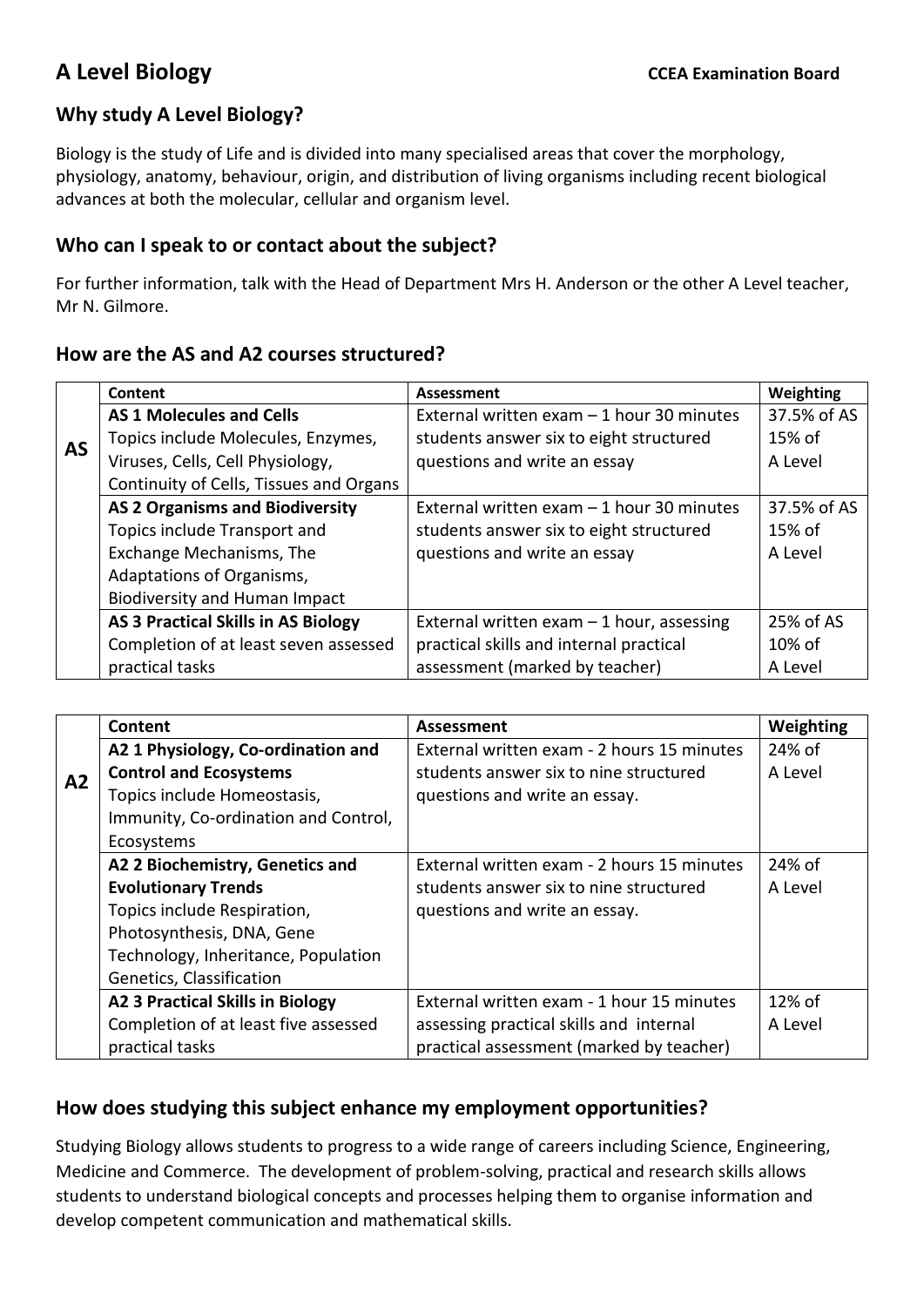#### **A Level Business Studies CCEA Examination Board**

#### **Why study Business Studies?**

At some point in their lives, all students will encounter the world of business and must be prepared to engage in business activity with confidence and competence, by gaining an understanding of how businesses function and their role in society. Students will have opportunities to familiarise themselves with the skills that are required in the business environment.

#### **Who can I speak to or contact about the subject?**

For further information, talk with the Head of Department Mrs P. McCartan or Mrs N. Shaw, Teacher of Business Studies.

#### **How are the AS and A2 courses structured?**

|    | Content                                                      | <b>Assessment</b>          | Weighting      |
|----|--------------------------------------------------------------|----------------------------|----------------|
|    | <b>AS Unit 1 Introduction to Business</b>                    | <b>External written</b>    | 50% of AS      |
|    | Topics covered include enterprise and entrepreneurship,      | examination lasting 1 hour | 20% of A Level |
| AS | central purpose of business activity, forms of business      | 30 minutes                 |                |
|    | ownership, stakeholder groups, markets and market force,     | Two compulsory structured  |                |
|    | quality management and approaches to and measures of         | data responses, including  |                |
|    | quality, productivity and investment, organisational design, | both short and extended    |                |
|    | investing in people, motivation, principles of management    | questions                  |                |
|    | and leadership.                                              |                            |                |
|    | AS Unit 2, Growing the Business                              | External written           | 50% of AS      |
|    | Topics covered include the spectrum of competition,          | examination lasting 1 hour | 20% of A Level |
|    | degree of competition in the market, market research,        | 30 minutes                 |                |
|    | marketing mix, elasticity of demand, product life cycle,     | Two compulsory structured  |                |
|    | market planning and strategy, E-Business, sources of         | data responses, including  |                |
|    | finance, breakeven analysis, cash flow, cash flow forecast,  | both short and extended    |                |
|    | budgeting, financial statements, final accounts.             | questions                  |                |

|    | Content                                                     | <b>Assessment</b>          | <b>Weighting</b> |
|----|-------------------------------------------------------------|----------------------------|------------------|
| A2 | A2 Unit 1, Strategic Decision Making                        | External written           | 30% of A Level   |
|    | Topics include business objectives, organisational culture, | examination lasting 2      |                  |
|    | stakeholder objectives, communication, economies and        | hours; five compulsory     |                  |
|    | diseconomies of scale, business strategy and planning,      | structured data responses, |                  |
|    | decision tree analysis, risk and uncertainty, company       | that includes both short   |                  |
|    | accounts, ratio analysis, investment appraisal.             | and extended questions     |                  |
|    | A2 Unit 2, The Competitive Business Environment             | <b>External written</b>    | 30% of A Level   |
|    | Topics include macroeconomic framework, government          | examination lasting 2      |                  |
|    | policies, globalisation, business ethics and organisational | hours; six compulsory      |                  |
|    | culture, sustainability, corporate social responsibility,   | structured data responses, |                  |
|    | influence of stakeholder groups, organisational design,     | that includes both short   |                  |
|    | monopolies, mergers, takeovers and restrictive practices,   | and extended questions     |                  |
|    | change.                                                     |                            |                  |

#### **How does studying this subject enhance my employment opportunities?**

This course offers an excellent foundation for a career in Marketing, Accountancy, Human Resource Management orself-employment. Students will develop transferable skillsthat will help them to access further education courses or become valued employees.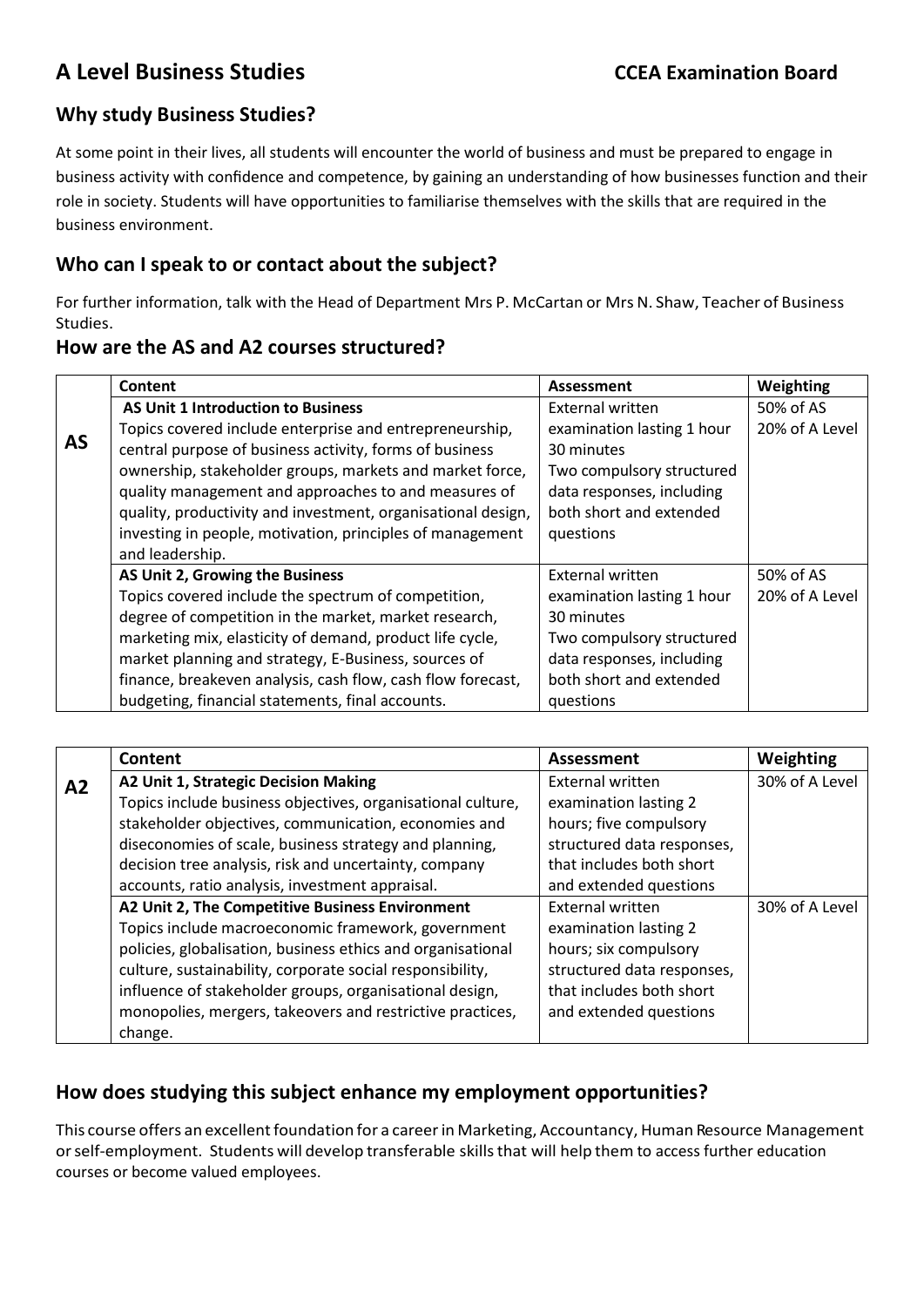#### **BTEC Level 3 National Extended Certificate in Business**

#### **Pearson Edexcel Examination Board**

#### **Why study BTEC Business?**

The Extended Certificate is for students who are interested in applied learning about the business sector and this is achieved through vocational tasks where they can develop transferable skills and knowledge, to prepare them for university or employment. If you have a zest for hands-on learning, this course is for you!

#### **Who can I speak to or contact about the subject?**

For further information, talk with the Head of Department Mrs P. McCartan or Mrs N. Shaw, Teacher of Business Studies.

#### **How are the AS and A2 courses structured?**

|    | Content                                            | <b>Assessment</b>       | Weighting      |
|----|----------------------------------------------------|-------------------------|----------------|
|    | <b>Unit 1 Exploring Business</b>                   | Internal assessment     | 50% of AS      |
|    | Topics include features of different businesses,   | through three           | 25% of A Level |
| AS | how businesses are organised, the environment in   | assignments, internally |                |
|    | which the business operates, business markets, the | assessed and moderated  |                |
|    | role of innovation and enterprise.                 | externally              |                |
|    | Unit 2 Developing a Marketing Campaign             | 3 hour examination set  | 50% of AS      |
|    | Topics include the role of marketing, influence of | by Pearson, with a case | 25% of A Level |
|    | marketing activity, rationale for a marketing      | study given 2 weeks     |                |
|    | campaign, plan and develop a marketing campaign.   | before the examination, |                |
|    |                                                    | to carry out research   |                |

|                | Content                                          | Assessment                 | Weighting      |
|----------------|--------------------------------------------------|----------------------------|----------------|
| A <sub>2</sub> | <b>Unit 3 Personal and Business Finance</b>      | 2 hour examination set     | 67% of A Level |
|                | Topics include the importance of managing        | by Pearson, containing     |                |
|                | personal finance, exploring the personal finance | questions on personal      |                |
|                | sector, the purpose of accounting, sources of    | finance and business       |                |
|                | finance, break-even and cash flow forecasts,     | finance units, with short  |                |
|                | statements of income and financial position and  | and extended questions     |                |
|                | business performance.                            |                            |                |
|                | <b>Unit 8 Recruitment and Selection Process</b>  | Internal assessment: a     | 33% of A Level |
|                | Topics include recruitment of staff, recruitment | report that examines the   |                |
|                | and selection process, ethical and legal         | recruitment process in a   |                |
|                | considerations in the recruitment process, job   | large business, internally |                |
|                | applications, interviews and skills, review and  | assessed and moderated     |                |
|                | evaluation of individual performance, SWOT       | externally                 |                |
|                | analysis and action plan.                        |                            |                |

#### **How does studying this subject enhance my employment opportunities?**

The content of the Extended Certificate has been developed in collaboration with employers and representatives from higher education and in this way it is up to date and includes skills that are recognised and valued in the workplace. This qualification embodies a learner centred approach where students have opportunities to apply their knowledge in project-based assessments. It focuses on the holistic development of the practical, interpersonal and thinking skills required to succeed in employment and at university. After studying at university, students will be able to explore careers in Marketing, Human Resources, Sales, and Operations.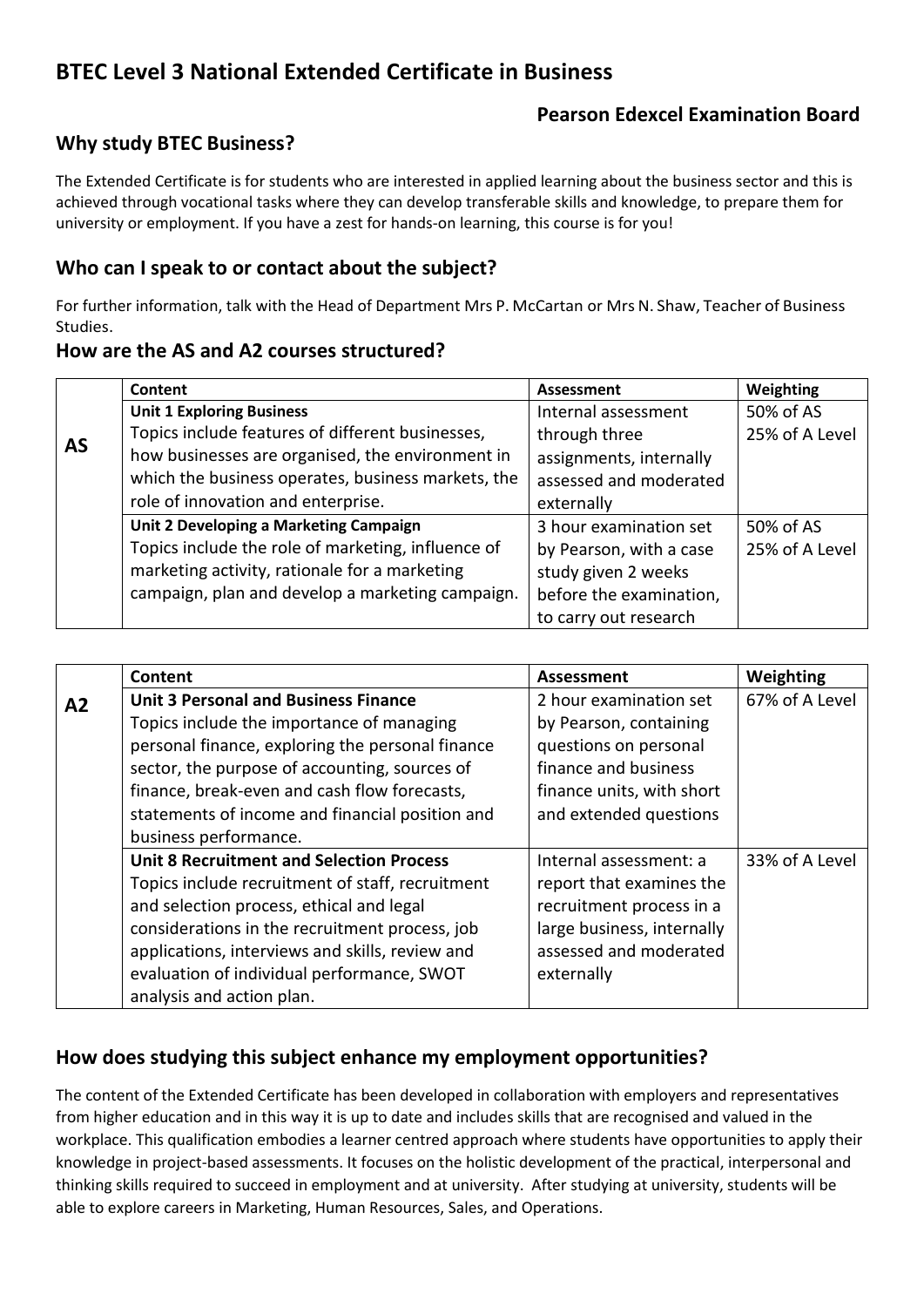#### **Why study Chemistry?**

Chemistry is the study of elements and the compounds they form. Chemistry plays a role in everyone's lives, it is essential for meeting our basic needs of food, clothing, health, energy, and clean air and water. As well as providing fascinating insights into materials and structures, studying Chemistry helps to develop analytical and practical skills alongside logical thought processes.

#### **Who can I speak to or contact about the subject?**

For further information, talk with the Head of Department Dr C. McNally or the other A Level teachers, Mrs H. Dowds or Miss S. McSwiggan.

#### **How are the AS and A2 courses structured?**

|           | Content                                                  | Assessment                 | Weighting      |
|-----------|----------------------------------------------------------|----------------------------|----------------|
| <b>AS</b> | AS 1: Basic concepts in Physical and Inorganic Chemistry | 1 hour 30 minute written   | 40% of AS      |
|           | Topics include chemical calculations, atomic             | exam: 10 multiple-choice   | 16% of A Level |
|           | structure, bonding and intermolecular forces and         | questions and a number     |                |
|           | the chemistry of Group VII elements.                     | of structured questions    |                |
|           | AS 2: Further Physical and Inorganic Chemistry and       | 1 hour 30 minute written   | 40% of AS      |
|           | introduction to Organic Chemistry                        | exam: 10 multiple-choice   | 16% of A Level |
|           | Topics include organic chemistry, equilibrium,           | questions and a number     |                |
|           | thermochemistry, kinetics and Group II elements.         | of structured questions    |                |
|           | <b>AS3: Basic Practical Chemistry</b>                    | 1 hour 15 minute practical | 20% of AS      |
|           | Throughout unit 1 and 2 practical techniques are         | exam and 1 hour 15 minute  | 8% of A Level  |
|           | developed. Key skills such as observation and            | written exam on practical  |                |
|           | measuring are also established.                          | techniques                 |                |

|                | Content                                                   | Assessment                 | Weighting |
|----------------|-----------------------------------------------------------|----------------------------|-----------|
| A <sub>2</sub> | A2 1: Further Physical and Organic Chemistry              | 2 hour written exam: 10    | 40% of A2 |
|                | Topics include rates of reaction, equilibria,             | multiple-choice            | 24% of    |
|                | enthalpy, entropy and buffer solutions. Further           | questions and a number     | A Level   |
|                | study of organic chemistry includes carbonyl and          | of structured questions    |           |
|                | aromatic compounds.                                       |                            |           |
|                | A2 2: Analytical, Transition Metals, Electrochemistry and | 2 hour written exam: 10    | 40% of A2 |
|                | <b>Organic Nitrogen Chemistry</b>                         | multiple-choice            | 24% of    |
|                | Topics include NMR and chromatography, redox and          | questions and a number     | A Level   |
|                | complex ion formation with transition metals and a        | of structured questions    |           |
|                | further study of organic compounds.                       |                            |           |
|                | A2 3, Practical Examination/Internal Assessment           | 1 hour 15 minute practical | 20% of A2 |
|                | At A2, the practical skills and techniques that the       | exam and 1 hour 15 minute  | 12% of    |
|                | students use at A2 overlap with and build on those        | written exam on practical  | A Level   |
|                | they have acquired at AS level.                           | techniques                 |           |

#### **How does studying this subject enhance my employment opportunities?**

Chemistry is a high profile subject and is recognised as a strong academic subject leading to many careers including pharmacy, chemical engineering, medicine, dentistry, veterinary medicine, dietetics, forensic science and nursing. The skills that are developed throughout the course, such as communication, problem solving and data analysis are transferable to a large number of career pathways.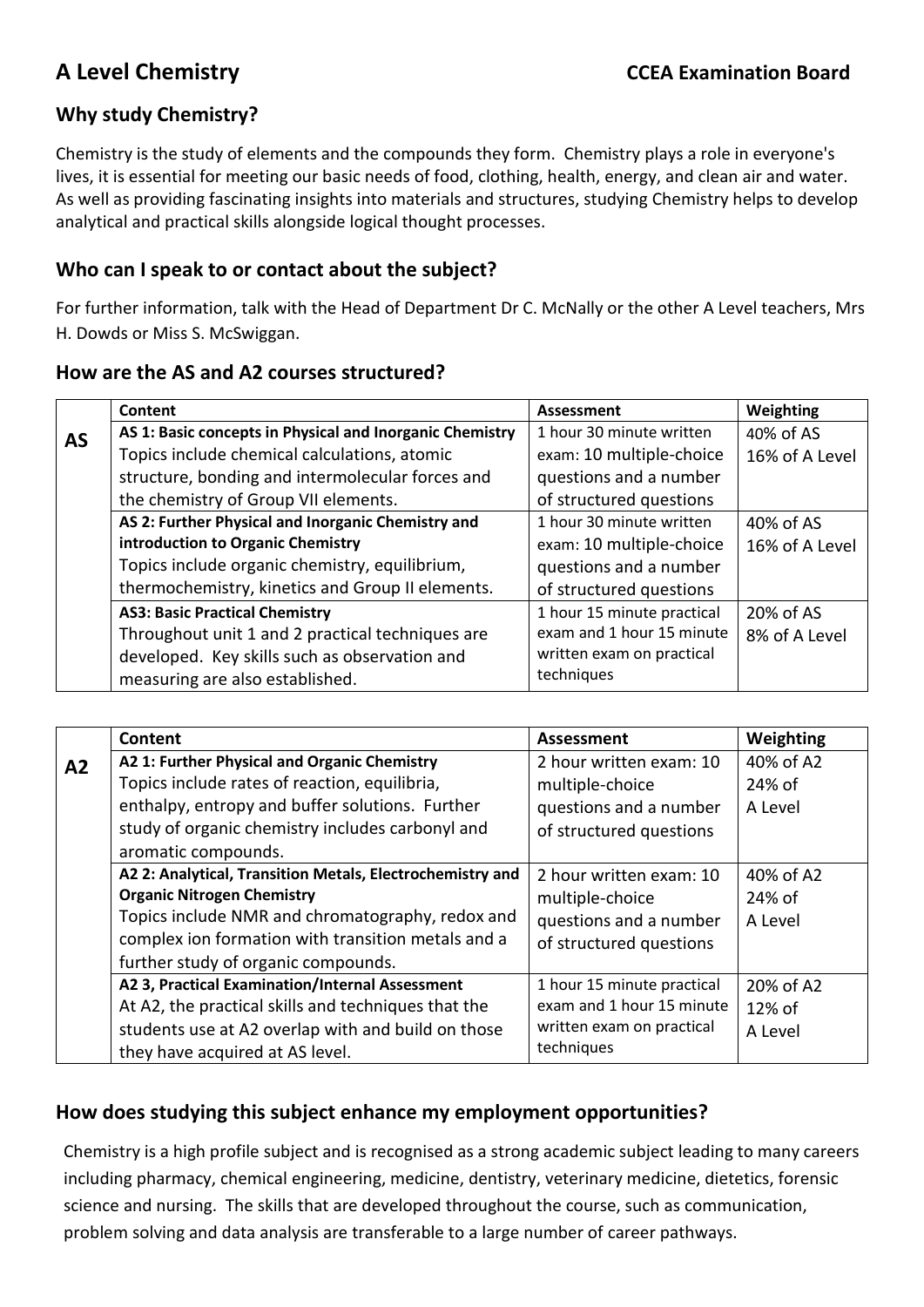#### **Level 3 Applied Criminology WIEC Examination Board**

#### **Why study Criminology?**

Crime is always in the headlines. Whether it's contentious policing tactics or public outcry at the sentences handed out to high profile offenders – crime and justice stimulate fervent debates. WJEC Level 3 Diploma in Criminology is a qualification with elements of psychology, law and sociology that complements studies in humanities. This is an Applied General qualification. This means it is designed primarily to support learners progressing to university. It has been created to offer exciting and interesting experiences that focus learning through applied methods, i.e. through the acquisition of knowledge and understanding in purposeful contexts linked to the criminal justice system.

#### **Who can I speak to or contact about the subject?**

For further information, talk with the Head of Department Mrs K. Playfair.

#### **How is the course structured?**

|                    | Content                                            | Assessment                   | Weighting   |
|--------------------|----------------------------------------------------|------------------------------|-------------|
| Year 1 -           | <b>Unit 1 Changing Awareness of Crime</b>          | <b>Controlled Assessment</b> | 50% of      |
| <b>Certificate</b> | Topics include the study of a range of crimes that | (8 hours)                    | Certificate |
|                    | are under-reported in society. Students will       |                              | 25% of      |
|                    | conclude the unit by planning a campaign to raise  |                              | Diploma     |
|                    | awareness of an under-reported crime.              |                              |             |
|                    | <b>Unit 2 Criminological Theories</b>              | <b>External Examination</b>  | 50% of      |
|                    | Topics include the consideration of a wide range   | (1 hour 30 minutes)          | Certificate |
|                    | of theoretical explanations for crime, including   |                              | 25% of      |
|                    | biological, psychological and sociological. These  |                              | Diploma     |
|                    | will be contextualised through the consideration   |                              |             |
|                    | of real criminal cases.                            |                              |             |

|                | Content                                        | Assessment                   | Weighting |
|----------------|------------------------------------------------|------------------------------|-----------|
| Year 2-        | <b>Unit 3 Crime Scene to Court Room</b>        | <b>Controlled Assessment</b> | 25% of    |
| <b>Diploma</b> | Topics include the usefulness of investigative | (8 Hours)                    | Diploma   |
|                | techniques in criminal investigations, and an  |                              |           |
|                | understanding of the use of evidence in        |                              |           |
|                | criminal cases                                 |                              |           |
|                | <b>Unit 4 Crime and Punishment</b>             | <b>External Examination</b>  | 25% of    |
|                | Topics include an overview of the organisation | (1 hour 30 minutes)          | Diploma   |
|                | of the Criminal Justice System and the         |                              |           |
|                | effectiveness of agents of social control as   |                              |           |
|                | well as the purpose of punishment.             |                              |           |
|                |                                                |                              |           |

#### **How does studying this subject enhance my employment opportunities?**

An understanding of Criminology is relevant to many job roles within the Criminal Justice sector, Social and Probation Work and Sociology and Psychology. Studying a third level qualification in Criminology provides you with lots of options within the public, private and voluntary sector. Many students go on to pursue a career within the Criminal Justice System, working in roles such as Police Officer, Probation Officer, Prison Governor, Case Review Manager for the Criminal Cases Review Commission or in the field of Forensic Accounting. A career in Public Policy - either in the Civil Service, Think Tank or Charity - is also an option. Having developed an understanding of the social issues surrounding crime, a Criminology student may be well suited to a career in Welfare, for example Social Work, or a role in Victim Support or Drugs Rehabilitation.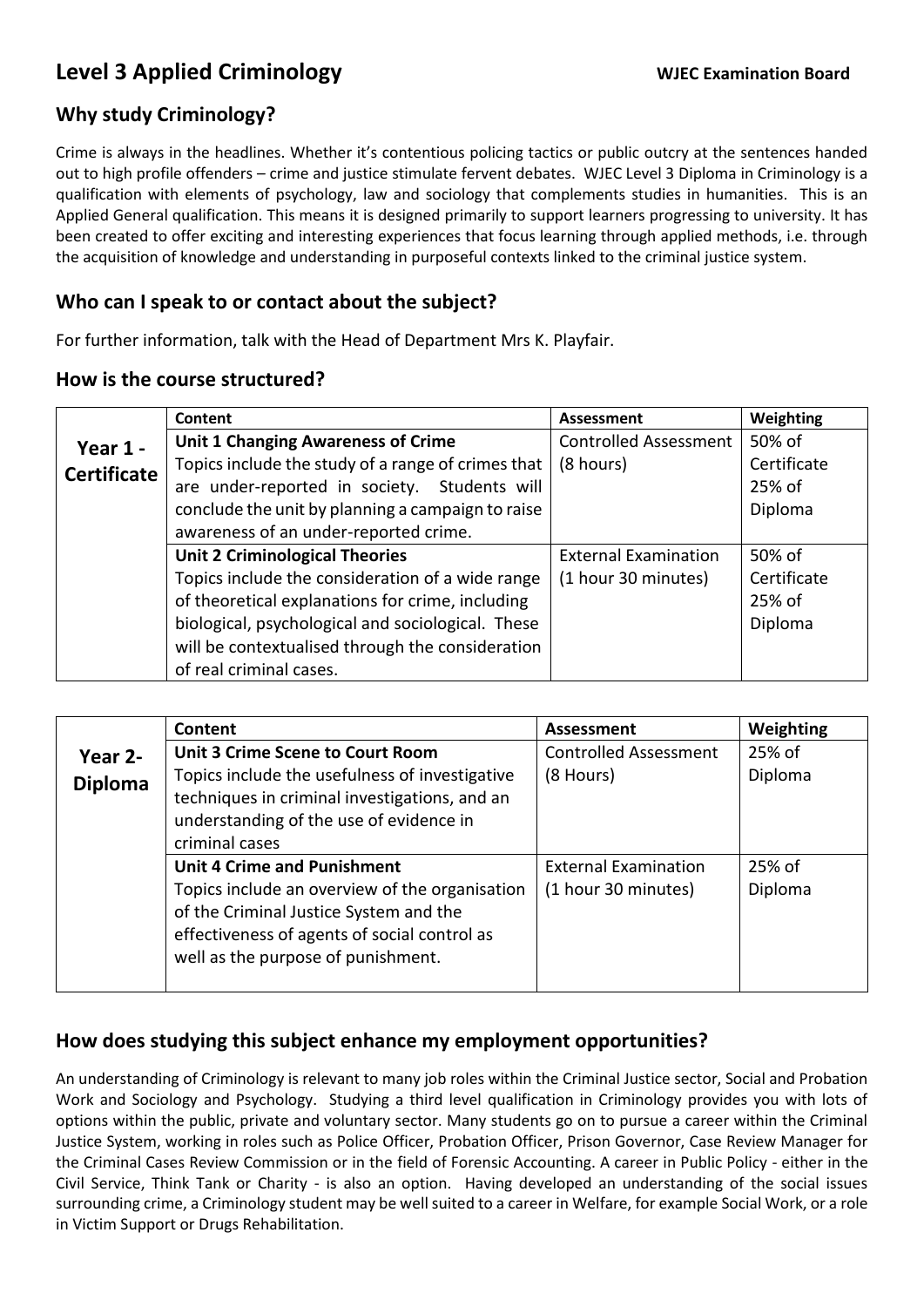#### **A Level Design & Technology (Product Design) Edexcel Examination Board**

#### **Why study Design and Technology?**

This course will equip our students with design and manufacturing skills for the future and encourage development of creativity and innovation. This enjoyable A Level provides opportunities to develop numerous other key skills such as the use of ICT, S.T.E.M and interpersonal skills when dealing with clients.

#### **Who can I speak to or contact about the subject?**

For further information, talk with the Head of Department Mr T. Campbell.

#### **How is the A Level course structured?**

|                                                                 | <b>Content</b>                                                                                                                                                                                                                                                                                                                                                                                                                                                                                                                                                                                              | <b>Assessment</b>                                                                                                         | Weighting                   |
|-----------------------------------------------------------------|-------------------------------------------------------------------------------------------------------------------------------------------------------------------------------------------------------------------------------------------------------------------------------------------------------------------------------------------------------------------------------------------------------------------------------------------------------------------------------------------------------------------------------------------------------------------------------------------------------------|---------------------------------------------------------------------------------------------------------------------------|-----------------------------|
| A Level                                                         | <b>Component 1: Principles of Design and Technology</b>                                                                                                                                                                                                                                                                                                                                                                                                                                                                                                                                                     |                                                                                                                           |                             |
| (AS Level<br>is not an<br>option with<br>this<br>Specification) | Topics includes:<br>Topic 1: Materials<br>Topic 2: Performance characteristics of materials<br>Topic 3: Processes and techniques<br>Topic 4: Digital technologies<br>Topic 5: Factors influencing the development of products<br>Topic 6: Effects of technological developments<br>Topic 7: Potential hazards and risk assessment<br>Topic 8: Features of manufacturing industries<br>Topic 9: Designing for maintenance and the cleaner<br>environment<br>Topic 10: Current legislation<br>Topic 11: Information handling, Modelling and forward<br>planning<br>Topic 12: Further processes and techniques | Written<br>examination:<br>2 hours 30<br>minutes<br>$(120 \text{ marks})$                                                 | 50% of the<br>qualification |
|                                                                 | <b>Component 2: Independent Design and Make Project (split</b><br>into 4 parts)<br>Work includes:<br>Part 1: Identifying and outlining possibilities for design<br>Part 2: Designing a prototype<br>Part 3: Making a final prototype<br>Part 4: Evaluating own design and prototype                                                                                                                                                                                                                                                                                                                         | Coursework<br>The portfolio will<br>contain<br>approximately 20-<br>30 sides of A3<br>paper (or electronic<br>equivalent) | 50% of the<br>qualification |

#### **How does studying this subject enhance my employment opportunities?**

Students can progress towards a number of areas to be studied at university or through apprenticeships leading to careers in Mechanical Engineering, Civil Engineering, Product Design, Industrial Design, Architecture, Design and Applied Technology, Aeronautical Engineering, Building/Quantity Surveying, Electrical Engineering and Teaching.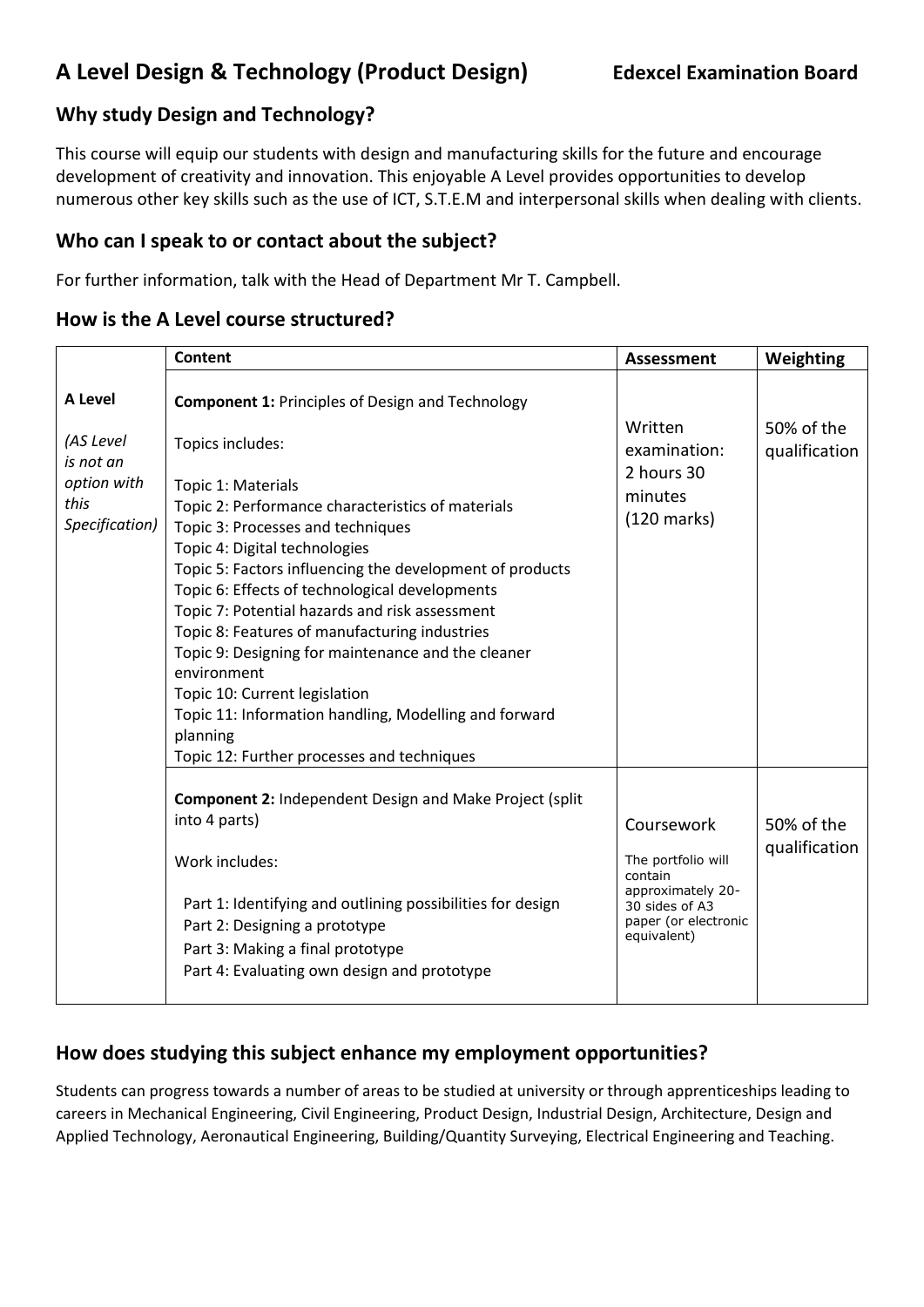## **A Level Digital Technology** *CCEA Examination Board*

#### **Why study Digital Technology?**

'Information is Money.' Development in the computing industries is growing, giving many opportunities directly and indirectly to your age group. By studying A Level Digital Technology, you will benefit from better understanding of how information can be collected, stored, controlled, communicated and manipulated by the use of technology.

#### **Who can I speak to or contact about the subject?**

For further information, talk with the Head of Department Mrs K. Strain.

#### **How are the AS and A2 courses structured?**

|    | Content                                       | Assessment             | Weighting      |
|----|-----------------------------------------------|------------------------|----------------|
|    | <b>AS1: Approaches to System Development</b>  | 1 hour 30 minutes      | 50% of AS      |
| AS | Approaches to System Development, Reasons for | External written paper | 20% of A Level |
|    | System Development, Analysis, Design,         |                        |                |
|    | Development and Testing, Implementation,      |                        |                |
|    | Alternative Development Approaches.           |                        |                |
|    | <b>AS2: Fundamentals of ICT</b>               | 1 hour 30 minutes      | 50% of AS      |
|    | Data Representation, Hardware, Data and       | External written paper | 20% of A Level |
|    | Information, Software, Programming            |                        |                |

|    | Content                                            | Assessment                 | Weighting      |
|----|----------------------------------------------------|----------------------------|----------------|
| A2 | <b>A21: Information Systems</b>                    | 2 hours 30 minutes         | 40% of A Level |
|    | Networks, Mobile Technologies, Databases,          | <b>External written</b>    |                |
|    | Intelligent Computers, Individual (moral), Social  | examination                |                |
|    | (ethical) and Legal Considerations, Contemporary   |                            |                |
|    | Applications of ICT                                |                            |                |
|    | A22: Approaches to Software Development (Case      | <b>Internal Assessment</b> | 20% of A Level |
|    | Study)                                             |                            |                |
|    | The task is broken down into 5 main sections:      |                            |                |
|    | analysing a system, designing a solution,          |                            |                |
|    | implementing and testing the solution,             |                            |                |
|    | documenting the solution, evaluating the solution. |                            |                |

#### **How does studying this subject enhance my employment opportunities?**

You will gain analytical skills, build project management and numeracy skills, and the subject will also encourage you to think logically in order to solve problems.

This means that when it comes to potential IT careers, you have many options including:

- Web Designer
- Systems Analyst
- [Computer Games Developer](https://successatschool.org/advicedetails/167/60-Second-Interview:-Senior-Games-Product-Manager)
- User Experience Developer
- Media (Broadcast Engineer, Multimedia Broadcaster, Sound Technician)
- Military (Technical Officer, Intelligence Officer, Satellite Technician)
- Finance (Credit Analyst, Financial Risk Analyst).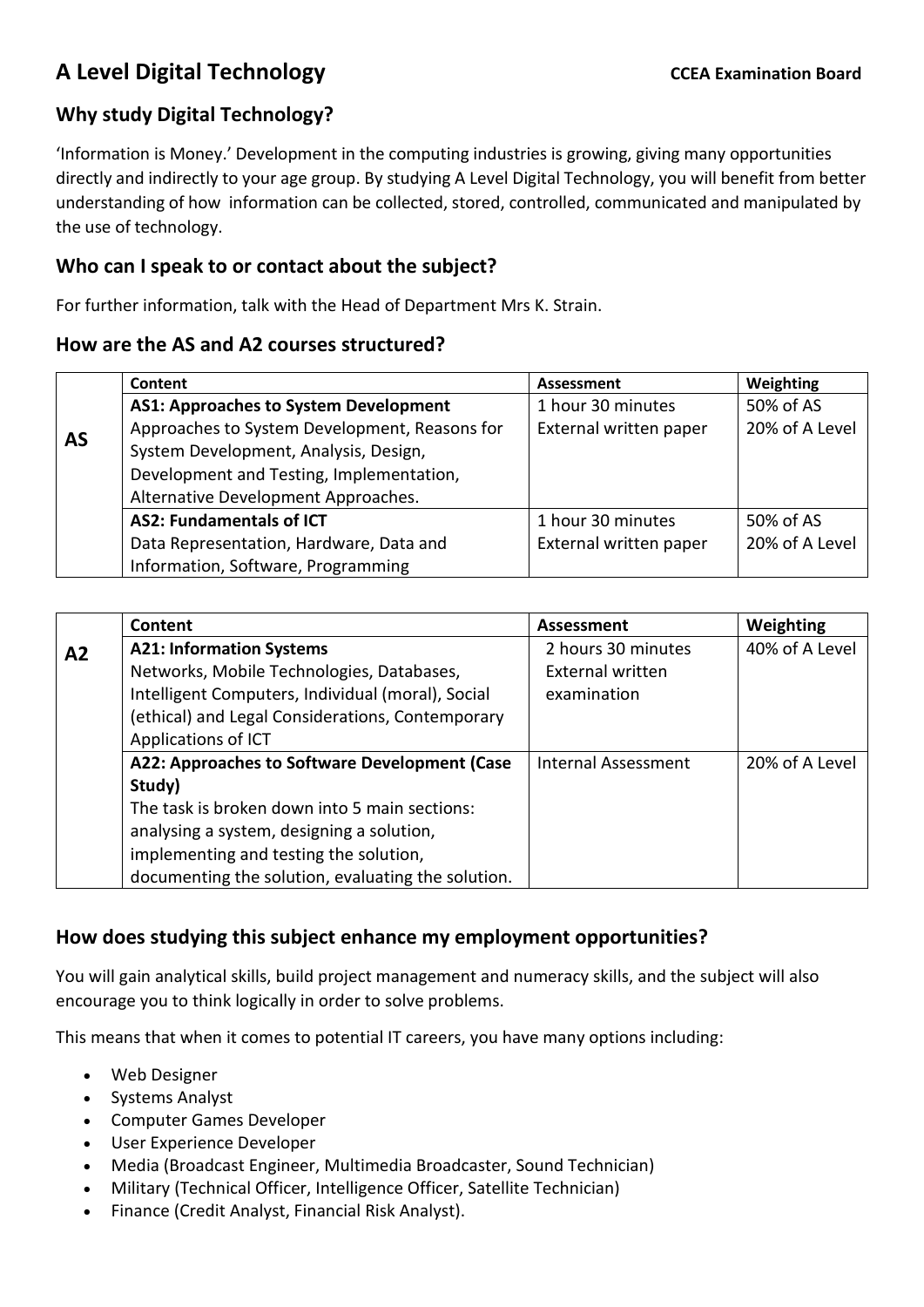#### **A Level Drama and Theatre** <br>**Pearson Edexcel Examination Board**

#### **Why study Drama and Theatre?**

Drama and Theatre is one of the oldest art forms. With this exciting course, you will not only develop key performance skills within the profession but will also be given the opportunity to explore in a practical way the lives of fictional and factual characters by bringing them to life on stage. Oscar Wilde said, "regard the theatre as the greatest of all art forms, the most immediate way in which a human being can share with another the sense of what it is to be a human being".

#### **Who can I speak to or contact about the subject?**

For further information, talk with the Head of Department Mr K. Down.

#### **How is the Course structured?**

| Content                                                       | <b>Assessment</b>          | Weighting |
|---------------------------------------------------------------|----------------------------|-----------|
| <b>Component 1: Devising</b>                                  | Performance of the         | 40%       |
| Theatre Exploration: Practical and theoretical exploration    | completed devised piece to |           |
| of 'theatre makers' and 'devising practitioners'.             | an invited audience.       |           |
| Playmaking: Development of skills in shaping and creating     | Portfolio reviewing the    |           |
| original performance work.                                    | devising process and       |           |
| Evaluating Theatre: evaluating theatrical performance.        | performance.               |           |
| <b>Component 2: Text in Performance</b>                       | Two prepared               | 20%       |
| Textual Analysis: Practical and theoretical approaches to     | performances of extracts   |           |
| preparing and developing text for performance. Explorative    | from published plays.      |           |
| strategies for assuming a character or role.                  | Performed to a visiting    |           |
| Textual Realisation: Practical and theoretical approaches to  | examiner.                  |           |
| rehearsal techniques and methods for honing performance       | One should be a group      |           |
| skill.                                                        | performance piece and the  |           |
| Performance (Solo and Group): Practical and theoretical       | other a monologue or       |           |
| approaches to performing effectively with imagination and     | duologue from a published  |           |
| spontaneity in solo and group performance text.               | play.                      |           |
| <b>Component 3: Theatre Makers in Practice</b>                | 2hr 30min Written          | 40%       |
| Live Theatre Evaluation: Explore the role of the theatre      | Examination                |           |
| critic by analysing and evaluating a live piece of theatrical |                            |           |
| performance                                                   |                            |           |
| Page to Stage: Realising a Performance Text: Demonstrate      |                            |           |
| a theoretical understanding of the way that an actor and      |                            |           |
| designer can realise their ideas on stage.                    |                            |           |
| Interpreting a Performance Text: Learn to demonstrate a       |                            |           |
| theoretical understanding of the way an original play can be  |                            |           |
| brought to modern audience by using the techniques and        |                            |           |
| devices of internationally recognised Theatre Makers and      |                            |           |
| Practitioners.                                                |                            |           |

#### **How does studying this subject enhance my employment opportunities?**

Aside from key acting skills in interpretation, voice, movement and performance, Drama and Theatre also equips students with important research skills and interpersonal skills when working as part of a team. Students are assessed on their ability to work independently and to look for imaginative ways to solve problems. All of these are essential skills for the workplace or further education.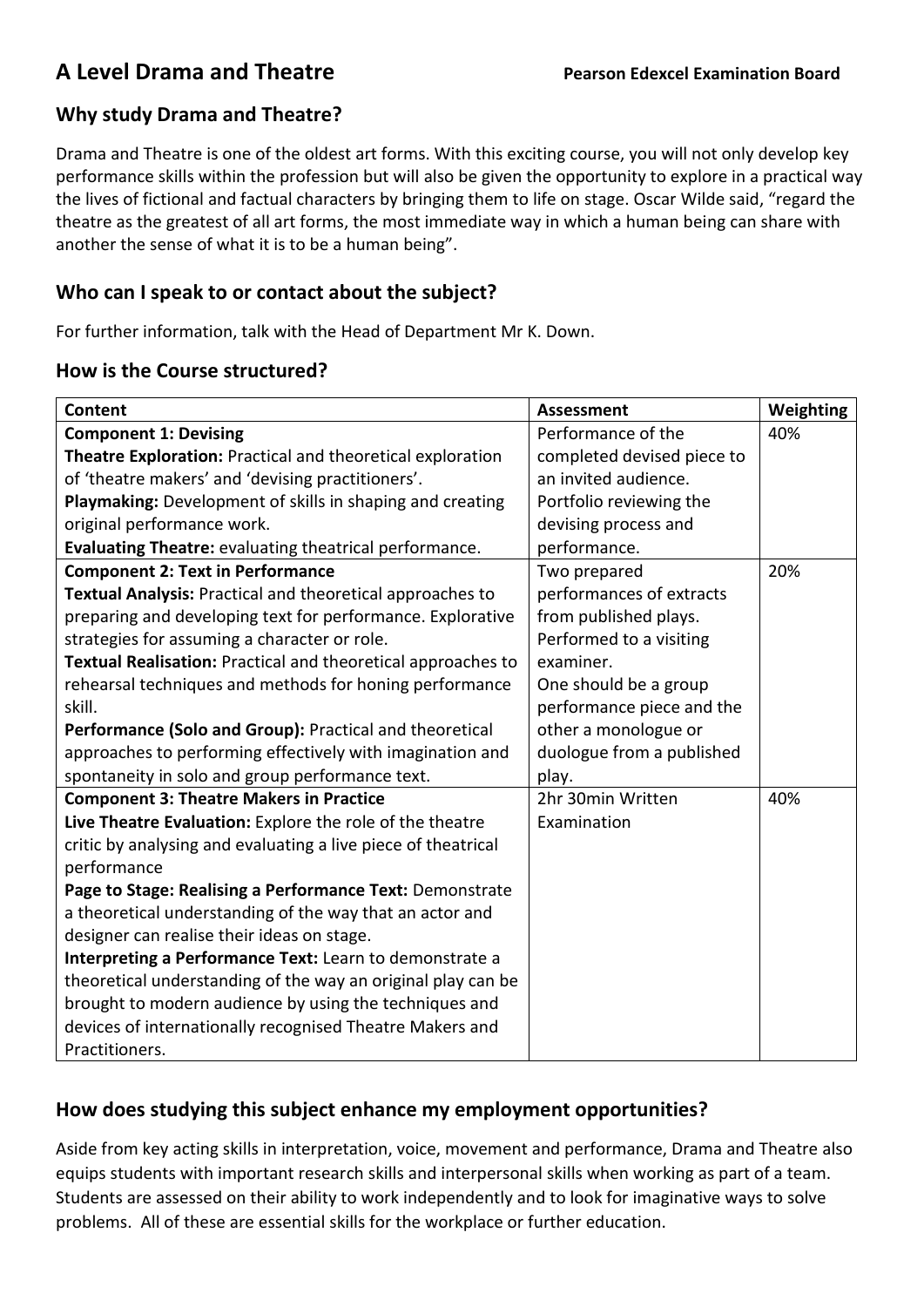#### **Why study English Literature?**

English Literature gives you a glimpse into human nature throughout the ages. It is a subject driven by engaging plots and characters through which you can develop your skills of analysis and evaluation and ensure you can communicate in a sophisticated way both orally and in writing.

#### **Who can I speak to or contact about the subject?**

For further information, talk with the Head of Department, Miss L. Gribbons or the other A Level teachers, Mrs A. Taylor and Dr J. Riddell.

#### **How are the AS and A2 courses structured?**

| AS | Content                                           | Assessment               | Weighting      |
|----|---------------------------------------------------|--------------------------|----------------|
|    | AS1 The Study of Poetry 1900 - Present and        | 2 hour paper, answer     | 60% of AS      |
|    | Drama 1900 - Present                              | one question on each set | 24% of A Level |
|    | Students study an anthology of two comparable     | text                     |                |
|    | poets considering how they use poetic techniques  | Poetry is open book,     |                |
|    | to shape meaning. The Drama text is studied with  | drama is closed book     |                |
|    | consideration of dramatic methods alongside       |                          |                |
|    | contextual information.                           |                          |                |
|    | AS2 The Study of Prose Pre 1900                   | 1 hour paper, closed     | 40% of AS      |
|    | A novel from the Victorian period is studied with | book exam                | 16% of A Level |
|    | students building and sustaining arguments and    |                          |                |
|    | supporting with reference to narrative methods    |                          |                |
|    | and context.                                      |                          |                |

|                | Content                                             | Assessment              | Weighting      |
|----------------|-----------------------------------------------------|-------------------------|----------------|
| A <sub>2</sub> | <b>A21 Shakespearean Genres</b>                     | 1 hour 30 minute exam   | 20% of A Level |
|                | A play by Shakespeare is studied. Students must     | Closed book             |                |
|                | build coherent arguments, discuss dramatic          |                         |                |
|                | methods and apply relevant contextual               |                         |                |
|                | information.                                        |                         |                |
|                | A22 The Study of Poetry Pre 1900 and Unseen         | 2 hour exam             | 20% of A Level |
|                | <b>Poetry</b>                                       | Closed book             |                |
|                | An anthology of poems by one poet is studied.       | Answer one question on  |                |
|                | Alongside this, students learn how to analyse the   | poet studied and one on |                |
|                | methods used in any given poem.                     | the unseen poem         |                |
|                | <b>A23 Internal Assessment</b>                      | 2500 word essay         | 20% of A Level |
|                | This is a theme-based coursework task with the      |                         |                |
|                | teacher leading the study of a twenty first century |                         |                |
|                | novel and students choosing a comparable novel      |                         |                |
|                | independently.                                      |                         |                |

#### **How does studying this subject enhance my employment opportunities?**

Studying English Literature leads to a range of exciting opportunities for the future. The skills which you will develop include research skills, analytical skills, communication and writing skills. These skills could open the door to careers in Writing, Publishing, Editing, Law, Journalism, Teaching and Television and Media.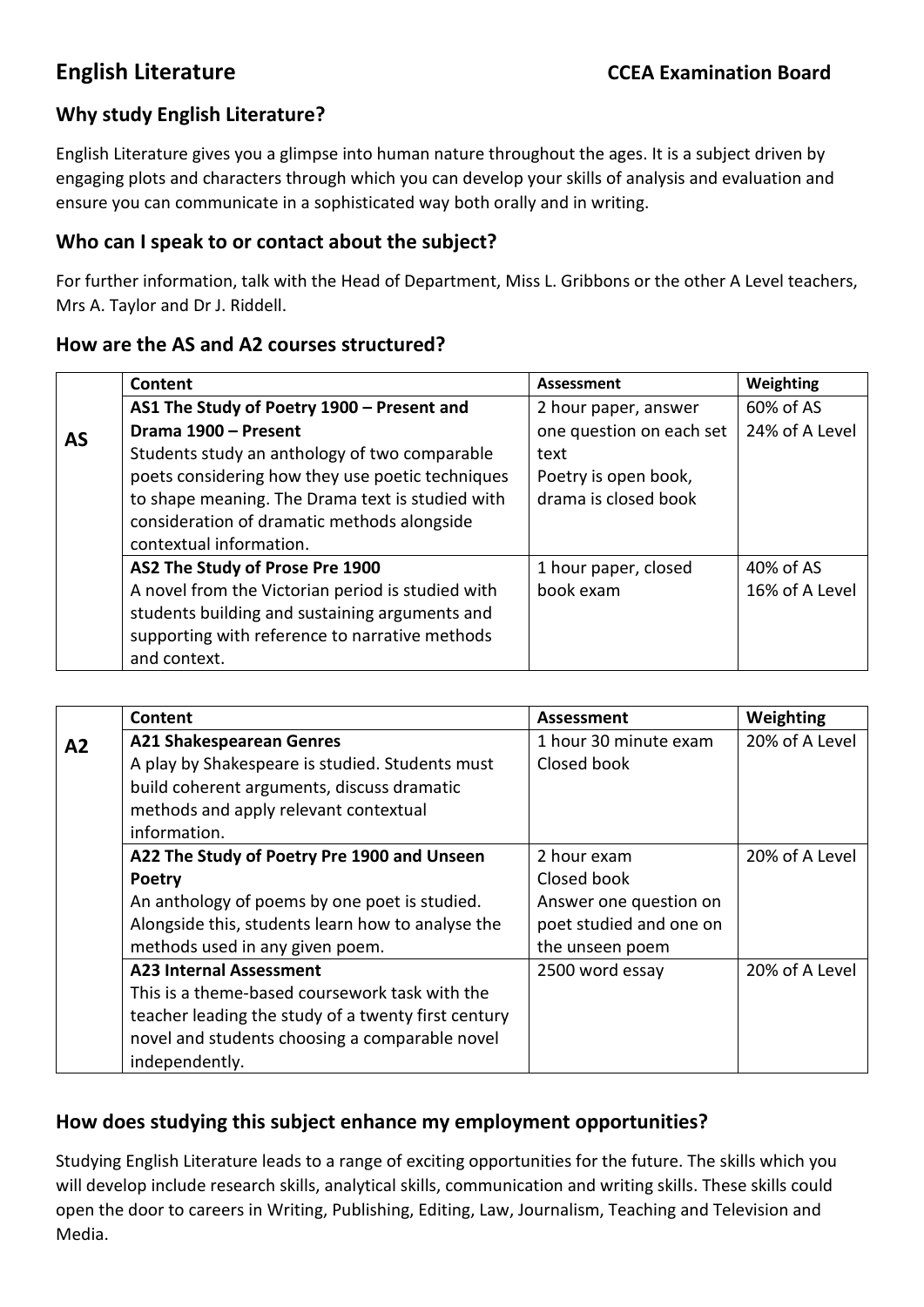## **A Level Film Studies WIEC Examination Board**

#### **Why study Film Studies?**

Film is the most significant art form of the 21<sup>st</sup> Century and an A Level in this subject will prepare students for a career in this field. Studying film encourages debates and discussions that will raise awareness and stimulate critical thinking about the media we consume every day.

#### **Who can I speak to or contact about the subject?**

For further information, talk with Mr M. Evans in the English Department.

#### **How are the AS and A2 courses structured?**

|    | Content                                                    | <b>Assessment</b>           | Weighting |
|----|------------------------------------------------------------|-----------------------------|-----------|
|    | <b>FM1 American Film</b>                                   | 1 hour 30 minute exam       | 35% of AS |
| AS | Topics cover a comparison between Classical Hollywood      | Two short questions and     |           |
|    | and New Hollywood through the study of two films           | two extended essay          |           |
|    | which represent each period and a single film study of     | questions based on the      |           |
|    | American Independent film.                                 | study of three films        |           |
|    | <b>FM2 European Film</b>                                   | 1 hour 30 minute exam       | 35% of AS |
|    | Topics include a study of the growing and distinctly       | One two-part question on    |           |
|    | unique style of modern British cinema through the          | two British films and one   |           |
|    | analysis of two films and a single film study of a foreign | question on a foreign       |           |
|    | language feature.                                          | language film               |           |
|    | <b>FM3 Production</b>                                      | One production (either      | 30% of AS |
|    | Students have the opportunity to create their own          | screenplay or film) and a   |           |
|    | filmed or written narrative on a topic of their choice.    | written reflective analysis |           |
|    |                                                            | of the product              |           |

|    | Content                                                 | Assessment                   | Weighting      |
|----|---------------------------------------------------------|------------------------------|----------------|
| A2 | <b>FM1 Varieties of Film</b>                            | 2 hour 30 minute exam        | 35% of A Level |
|    | Topics include a comparison between Classical           | Three questions in total,    |                |
|    | Hollywood and New Hollywood, a comparison between       | one question for each topic  |                |
|    | independent and mainstream modern cinema, and an        | mentioned in the content     |                |
|    | analysis of two British films.                          | section                      |                |
|    | <b>FM2 Global Filmmaking Perspectives</b>               | 2 hour 30 minute exam        | 35% of A Level |
|    | Topics include the study of two foreign language films, | Four questions in total, one |                |
|    | one silent era film, a documentary film and a single    | comparison question on       |                |
|    | experimental film.                                      | foreign language film and    |                |
|    |                                                         | one for each of the other    |                |
|    |                                                         | topics studied               |                |
|    | <b>FM3 Production</b>                                   | One production (either       | 30% of A Level |
|    | Students have the opportunity to create their own       | screenplay or film) and a    |                |
|    | filmed or written narrative on a topic of their choice. | written reflective analysis  |                |
|    |                                                         | of the product               |                |

#### **How does studying this subject enhance my employment opportunities?**

Students who take Film Studies will develop skills which will be beneficial in a wide range of careers. Students will acquire essay-writing skills, including the ability to construct logical, coherent written responses as well as the ability to analyse a text with maturity and insight. Students will also learn to plan, produce and refine an individual, creative product. These skills lend themselves to professions such as Television, Media, Law, Journalism, Marketing and Teaching.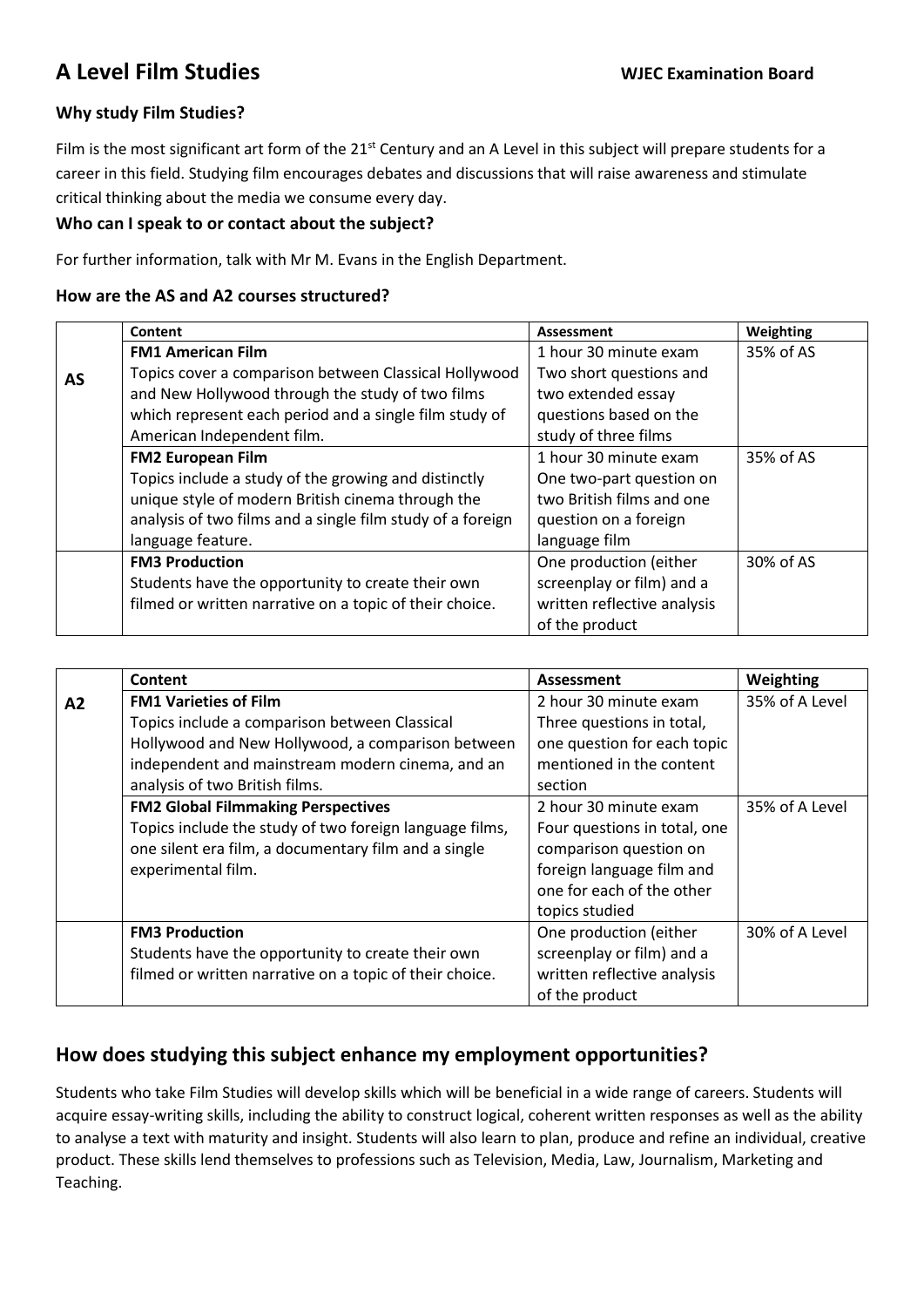## **A Level Geography CCEA Examination Board**

#### **Why study Geography?**

The world in which we live is constantly changing; people move around for different reasons, countries change economically and politically, wars occur, natural disasters are frequent and caught on camera, goods are bought and sold across the world and we travel more than ever before. The growth of digital media means that we are more aware of what is happening in the world around us. Geography is the subject that helps you make sense of all the information. Geography is highly valued by universities as an A Level choice, and combines well with both arts and science subjects. It can be a facilitating subject - that is a subject most likely to be required or preferred for entry to degree courses. Choosing facilitating subjects will keep more options at the university-level; geography opens doors to other degrees such as business and administrative studies, law, engineering and technology, and the other social physical sciences. Geography was also found to be the most relevant A Level subject in teaching students about climate change (YouGov/RGS 2020). In fact, according to the Guardian Newspaper, Geography is the "musthave" A-Level subject.

#### **Who can I speak to or contact about the subject?**

For further information, talk with the Head of Department Mrs P. Henderson or the other A Level teacher, Mrs S. Winnington.

|           | Content                                               | Assessment       | Weighting      |
|-----------|-------------------------------------------------------|------------------|----------------|
|           | <b>Code SGG11 Physical Geography</b>                  | 1hour 15 minutes | 40% of AS      |
| <b>AS</b> | Topics include Rivers, Biomes and Atmosphere          | Structured and   | 16% of A Level |
|           |                                                       | essay questions  |                |
|           | <b>Code SGG21 Human Geography</b>                     | 1hour 15 minutes | 40% of AS      |
|           | Topics include Population, Settlement and Development | Structured and   | 16% of A Level |
|           |                                                       | essay questions  |                |
|           | Code SGG31 Fieldwork Skills and Techniques in         | 1 hour           | 20% of AS      |
|           | Geography                                             |                  | 8% of A Level  |

#### **How are the AS and A2 courses structured?**

|                | Content                                                   | <b>Assessment</b>  | Weighting      |
|----------------|-----------------------------------------------------------|--------------------|----------------|
| A <sub>2</sub> | Code AGG11 Physical Processes, Landforms and              | 1 hour 30 minutes  | 24% of A Level |
|                | <b>Management</b>                                         | Choice of 2 from 4 |                |
|                | Topics include Plate Tectonics and Dynamic Coastal        | possible questions |                |
|                | Environments                                              |                    |                |
|                | <b>Code AGG21 Processes and Issues in Human Geography</b> | 1 hour 30 minutes  | 24% of A Level |
|                | Topics include Tourism and Ethnic Diversity               | Choice of 2 from 4 |                |
|                |                                                           | possible questions |                |
|                | <b>Code AGG31 Decision Making in Geography</b>            | 1 hour 30 minutes  | 12% of A Level |
|                | Based on a current real-world issue.                      | Writing a report   |                |

#### **How does studying this subject enhance my employment opportunities?**

Many Geography students go on to have successful and interesting careers in a wide and diverse range of areas such as Urban Planning, Cartography, GIS Applications, Climatology, Environmental Management, Weather Forecasting, Research, Teaching and Demography. Others use the skills acquired through the study of Geography to pursue careers that require similar skills, for example, GIS related jobs, which is a growth area.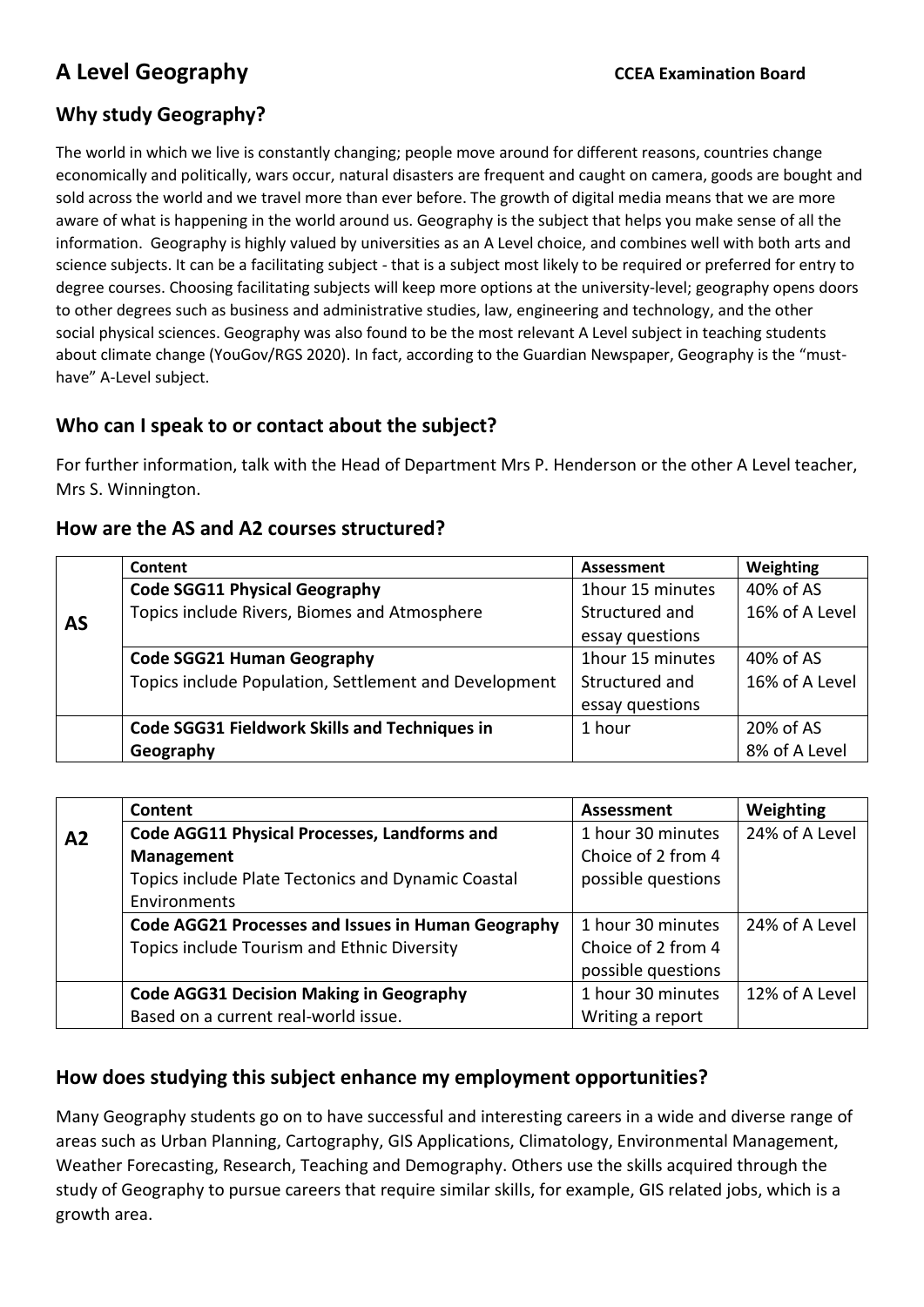#### **A Level Government and Politics CCEA Examination Board**

#### **Why study A Level Government and Politics?**

Government and Politics deals with decisions, issues and processes that change the world. It is through understanding how governments and institutions operate, and how power is distributed and exercised, that many important challenges can be addressed – human rights, poverty, equality, and welfare.

#### **Who can I speak to or contact about the subject?**

For further information, please contact the Head of Department, Dr P. Johnson.

#### **How are the AS and A2 courses structured?**

|           | Content                                                                                                                                                                                                                                                    | Assessment                                                                                                                                                                                           | Weighting                      |
|-----------|------------------------------------------------------------------------------------------------------------------------------------------------------------------------------------------------------------------------------------------------------------|------------------------------------------------------------------------------------------------------------------------------------------------------------------------------------------------------|--------------------------------|
| <b>AS</b> | AS1 The Government and Politics of Northern Ireland<br>This unit analyses the Northern Irish political system<br>since 1998, including the Northern Ireland Assembly, the<br>Northern Ireland Executive, and the Political Parties in<br>Northern Ireland. | 1 hour 45 minutes<br>examination: Four questions,<br>ranging from a short recall<br>question to a longer extended<br>writing question. Source<br>material is referred to in two of<br>the questions. | 40% of AS<br>16% of A Level    |
|           | <b>AS2 The British Political Process</b><br>This unit analyses the British Political System, including<br>the House of Commons, the House of Lords, the Prime<br>Minister and Cabinet, the Judiciary, and pressure groups.                                 | 1 hour 45 minutes<br>examination: Five questions<br>ranging from short recall to<br>extended writing.                                                                                                | $60\%$ of AS<br>24% of A Level |

|    | Content                                                                                                                                                                                                                                                                                                           | Assessment                                                                                                                                                                   | Weighting         |
|----|-------------------------------------------------------------------------------------------------------------------------------------------------------------------------------------------------------------------------------------------------------------------------------------------------------------------|------------------------------------------------------------------------------------------------------------------------------------------------------------------------------|-------------------|
| A2 | A21 Option A: A Comparative Study of the Government   2 hours 15 minutes examination:<br>and Politics of the USA and the UK<br>This unit analyses the functions and powers of the US<br>Congress and President, comparing the relationship<br>between the USA's legislature and executive with that of<br>the UK. | Section A: four questions, two of<br>which use a source.<br>Section B: two questions, one of<br>which is an extended writing<br>question.                                    | 35% of A<br>Level |
|    | <b>A22 Option A: Political Power</b><br>This unit focuses on the factors involved in creating and<br>maintaining power, studying concepts such as authority,<br>coercion and legitimacy. Theories of power are also<br>critically evaluated including Elite, Pluralist, Marxist and<br>Feminist theories.         | 1 hour 30 minutes examination:<br>Section A: three questions, two<br>of which use a source.<br>Section B: two questions, one of<br>which is an extended writing<br>question. | 25% of A<br>Level |

#### **How does studying this subject enhance my employment opportunities?**

Studying Government and Politics encourages students to develop a range of transferrable skills including the ability to think critically, evaluate arguments, conduct research and communicate effectively. This allows students to progress to a wide range of careers in areas such as Government, Law, Journalism, Civil Service, Teaching and Research.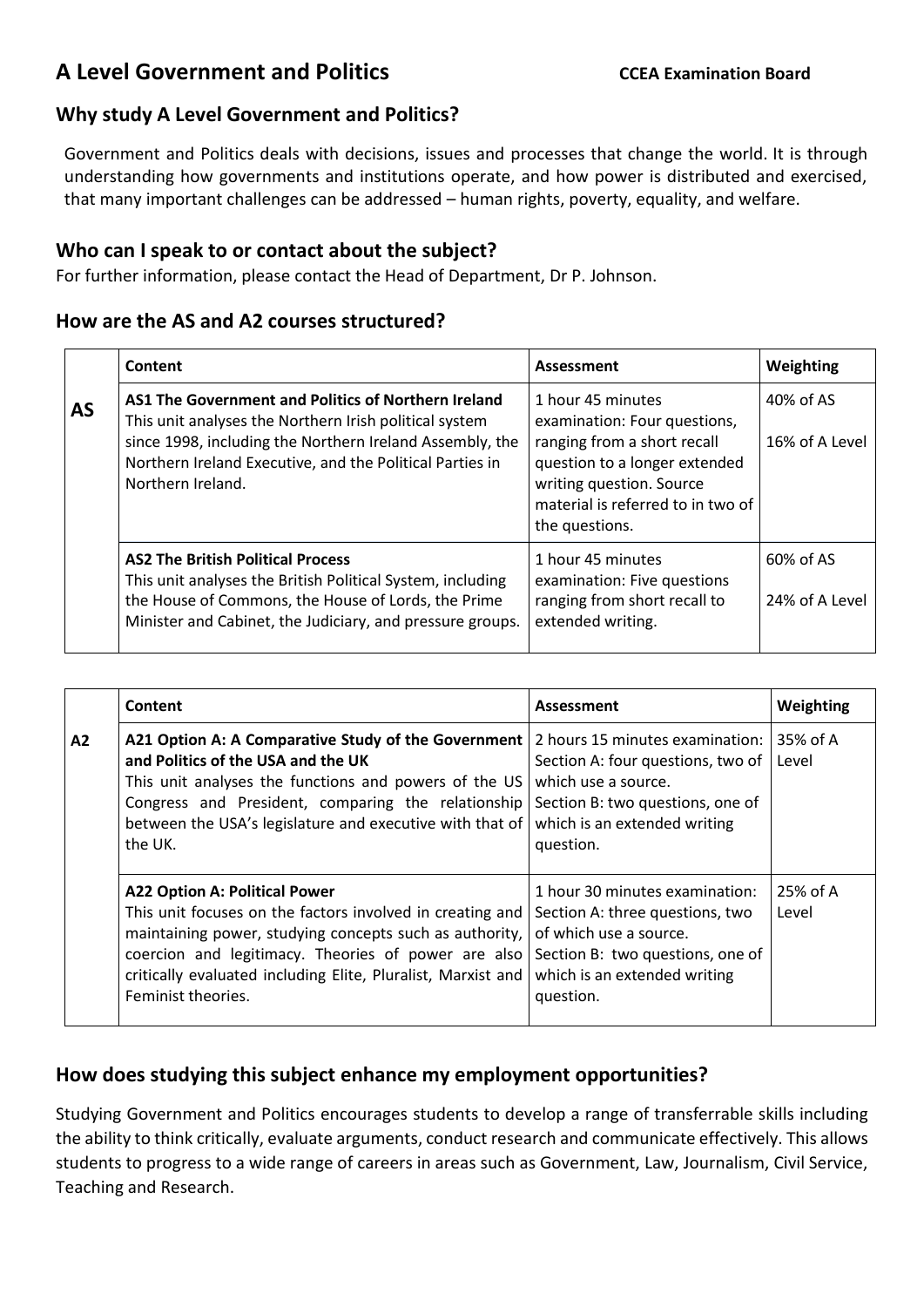#### **Applied Health and Social Care (Double and Single Award)**

#### **CCEA Examination Board**

#### **Why study AS / Level Health and Social Care?**

Health and Social Care is the study of health and well-being. Students investigate the profound influence that health care professionals can have on the state of an individual's health and their role in monitoring health, and preventing and addressing ill health when it arises.

#### **Who can I speak to or contact about the subject?**

For further information, you can speak to Mrs C. Nedza (Teacher in Charge), Mrs R. Boyd, Mrs J. McKittrick, Mrs H. Anderson or Mrs L. McClintock.

#### **How are the AS and A2 courses structured?**

|                    | Content                                                                                     | <b>Assessment</b>                      | <b>Single Award</b> | <b>Double Award</b> |
|--------------------|---------------------------------------------------------------------------------------------|----------------------------------------|---------------------|---------------------|
|                    |                                                                                             |                                        | Weighting           | Weighting           |
| <b>AS Single</b>   | <b>AS 1: Promoting Quality Care</b>                                                         | <b>Internal assessment</b>             | 25% of AS           | 12.5% of AS         |
| Award              | Topics such as values of care, key legislation                                              | Students produce a                     |                     |                     |
|                    | and policies, the impact of poor practice and                                               | written report based on                | 10% of A Level      | 5% of A Level       |
|                    | how to maintain confidentiality are studied.                                                | practice in a health, social           |                     |                     |
|                    | Students use evidence gathered whilst in                                                    | care or early years setting.           |                     |                     |
|                    | their placement setting.                                                                    |                                        |                     |                     |
|                    | AS 2: Communication in Health, Social Care                                                  | <b>Internal assessment</b>             | 25% of AS           | 12.5% of AS         |
|                    | and Early Years Settings                                                                    | Students produce a                     |                     |                     |
|                    | Students explore communication skills and                                                   | written report based on                | 10% of A Level      | 5% of A Level       |
|                    | their importance in promoting quality care.                                                 | practice in a health, social           |                     |                     |
|                    | They also evaluate their own                                                                | care or early years setting.           |                     |                     |
|                    | communication skills and use evidence                                                       |                                        |                     |                     |
|                    | gathered whilst in their placement setting.                                                 |                                        |                     |                     |
|                    | AS 3: Health and Well-Being                                                                 | <b>External written</b><br>examination | 50% of AS           | 25% of AS           |
|                    | Students learn about key concepts of health<br>and factors that affect it, health promotion | 2 hours                                | 20% of A Level      | 10% of A Level      |
|                    | approaches, the roles of organisations                                                      |                                        |                     |                     |
|                    | responsible for it and the impact of                                                        |                                        |                     |                     |
|                    | discrimination on health and well-being.                                                    |                                        |                     |                     |
| <b>AS Double</b>   | AS 4: Safeguarding Children                                                                 | <b>Internal assessment</b>             |                     | 12.5% of AS         |
| Award              | Students develop an understanding of                                                        | Students produce a                     |                     |                     |
|                    | the sensitive issues surrounding child                                                      | written report and an                  |                     | 5% of A Level       |
| <b>These Units</b> | protection, giving them knowledge and of                                                    | information resource for               |                     |                     |
| will be            | safeguarding in early years settings.                                                       | staff working in an early              |                     |                     |
| completed          |                                                                                             | years setting.                         |                     |                     |
| in addition        | <b>AS 5: Adult Service Users</b>                                                            | <b>External written</b>                |                     | 25% of AS           |
| to the Units       | Students focus on the range of adult service                                                | examination                            |                     |                     |
| above.             | users who require support, assistance or                                                    | 2 hours                                |                     | 10% of A Level      |
|                    | treatment from health and social care                                                       | Students answer three                  |                     |                     |
|                    | services. Students develop a knowledge and                                                  | compulsory questions.                  |                     |                     |
|                    | understanding of the roles of key                                                           |                                        |                     |                     |
|                    | professionals involved in providing care for                                                |                                        |                     |                     |
|                    | service users. They also examine relevant                                                   |                                        |                     |                     |
|                    | policies and the values of care that underpin                                               |                                        |                     |                     |
|                    | the work of the caring professions.                                                         |                                        |                     |                     |
|                    | <b>AS 6: Holistic Therapies</b>                                                             | <b>Internal assessment</b>             |                     | 12.5% of AS         |
|                    | Students investigate the holistic approach to                                               | Students produce a                     |                     |                     |
|                    | managing various medical conditions. They                                                   | written report in the use              |                     | 5% of A Level       |
|                    | have the opportunity to research a range of                                                 | of holistic therapies in               |                     |                     |
|                    | holistic therapies and compare these to                                                     | managing a medical                     |                     |                     |
|                    | medical treatments.                                                                         | condition and in care                  |                     |                     |
|                    |                                                                                             | settings.                              |                     |                     |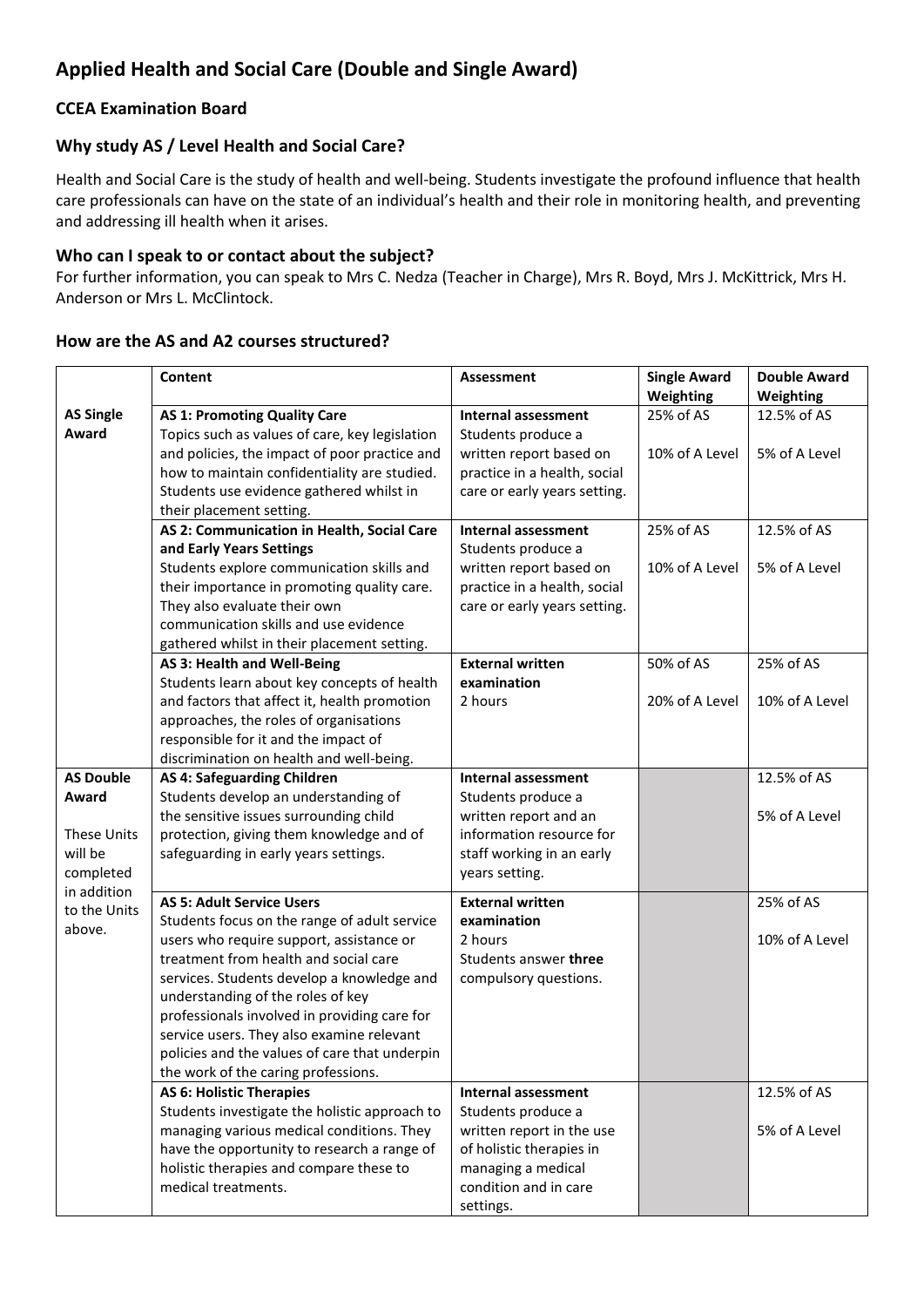|                    | Content                                       | <b>Assessment</b>              | <b>Single Award</b> | <b>Double</b> |
|--------------------|-----------------------------------------------|--------------------------------|---------------------|---------------|
| <b>A2 Single</b>   |                                               |                                | Weighting           | Award         |
| Award              |                                               |                                |                     | Weighting     |
|                    | A2 2: Body Systems and Physiological          | Internal assessment            | 15% of A Level      | 7.5% of A     |
|                    | <b>Disorders</b>                              | Students carry out a           |                     | Level         |
|                    | Students learn about the structure, function  | practical investigation of the |                     |               |
|                    | and control mechanisms of two major body      | physiological status of        |                     |               |
|                    | systems and how to monitor them.              | individuals and research the   |                     |               |
|                    | Students then monitor the two body            | diagnosis and treatment of a   |                     |               |
|                    | systems for two individuals.                  | disorder.                      |                     |               |
|                    | <b>A2 3: Providing Services</b>               | <b>External written</b>        | 30% of A Level      | 15% of A      |
|                    | Students learn about service provision,       | examination based on           |                     | Level         |
|                    | structure and development, and                | pre-release material - 2       |                     |               |
|                    | demographics which can influence              | hours                          |                     |               |
|                    | provision. Students also explore the role of  |                                |                     |               |
|                    | practitioners and how they identify and       |                                |                     |               |
|                    | meet a range of service users' needs.         |                                |                     |               |
|                    | A2 4: Health Promotion                        | <b>Internal assessment</b>     | 15% of A Level      | 7.5% of A     |
|                    | Students develop an understanding of local    | Students examine health        |                     | Level         |
|                    | health priorities and health promotion        | improvement priorities in      |                     |               |
|                    | campaigns. They plan, implement and           | Northern Ireland, undertake    |                     |               |
|                    | evaluate a small-scale health promotion       | a health promotion activity    |                     |               |
|                    | activity, based on a Northern Ireland health  | and report their findings.     |                     |               |
|                    | promotion priority.                           |                                |                     |               |
| <b>A2 Double</b>   | <b>A2 1: Applied Research</b>                 | <b>Internal assessment</b>     |                     | 7.5% of A     |
| Award              | Students investigate a health, social care or | Students produce a research    |                     | Level         |
|                    | early years topic in depth by carrying out    | report on a health and social  |                     |               |
|                    | individual research. Students conduct         | care or early years topic of   |                     |               |
| <b>These Units</b> | primary and secondary research on the         | their own choosing.            |                     |               |
| will be            | selected topic, present their findings and    |                                |                     |               |
| completed          | evaluate both their findings and the          |                                |                     |               |
| in addition        | research process in a written research        |                                |                     |               |
| to the Units       | report.                                       |                                |                     |               |
| above.             | A2 5: Supporting the Family                   | <b>Internal assessment</b>     |                     | 7.5% of A     |
|                    | Students focus on changing and evolving       | Students produce a review      |                     | Level         |
|                    | family structures in today's society. They    | of changes to family           |                     |               |
|                    | research the range of family structures and   | structure, a case study and a  |                     |               |
|                    | the functions of families. They also          | report on services for         |                     |               |
|                    | investigate the wide range of services        | families experiencing issues.  |                     |               |
|                    | available to families and the support that    |                                |                     |               |
|                    | these services offer.                         |                                |                     |               |
|                    | A2 7: Human Nutrition and Health              | <b>External written</b>        |                     | 15% of A      |
|                    | Students explore the relationship between     | examination                    |                     | Level         |
|                    | nutrition and health. They will identify the  | 2 hours                        |                     |               |
|                    | dietary needs of individuals in a range of    | Students answer three          |                     |               |
|                    | settings. Students investigate the            | compulsory questions.          |                     |               |
|                    | importance of a balanced diet and the         |                                |                     |               |
|                    | impact food choices have on individuals'      |                                |                     |               |
|                    | health and well-being, focusing on            |                                |                     |               |
|                    | individuals in a range of care settings.      |                                |                     |               |

#### **How does studying this subject enhance my employment opportunities?**

Applied Health and Social Care offers students the opportunity to develop skills, knowledge and understanding that may be advantageous when entering into employment or higher education within the Health and Social Care sectors in areas such as Nursing, Physiotherapy, Occupational Therapy, Speech Therapy, Social Work, Childcare and Early Years' Education.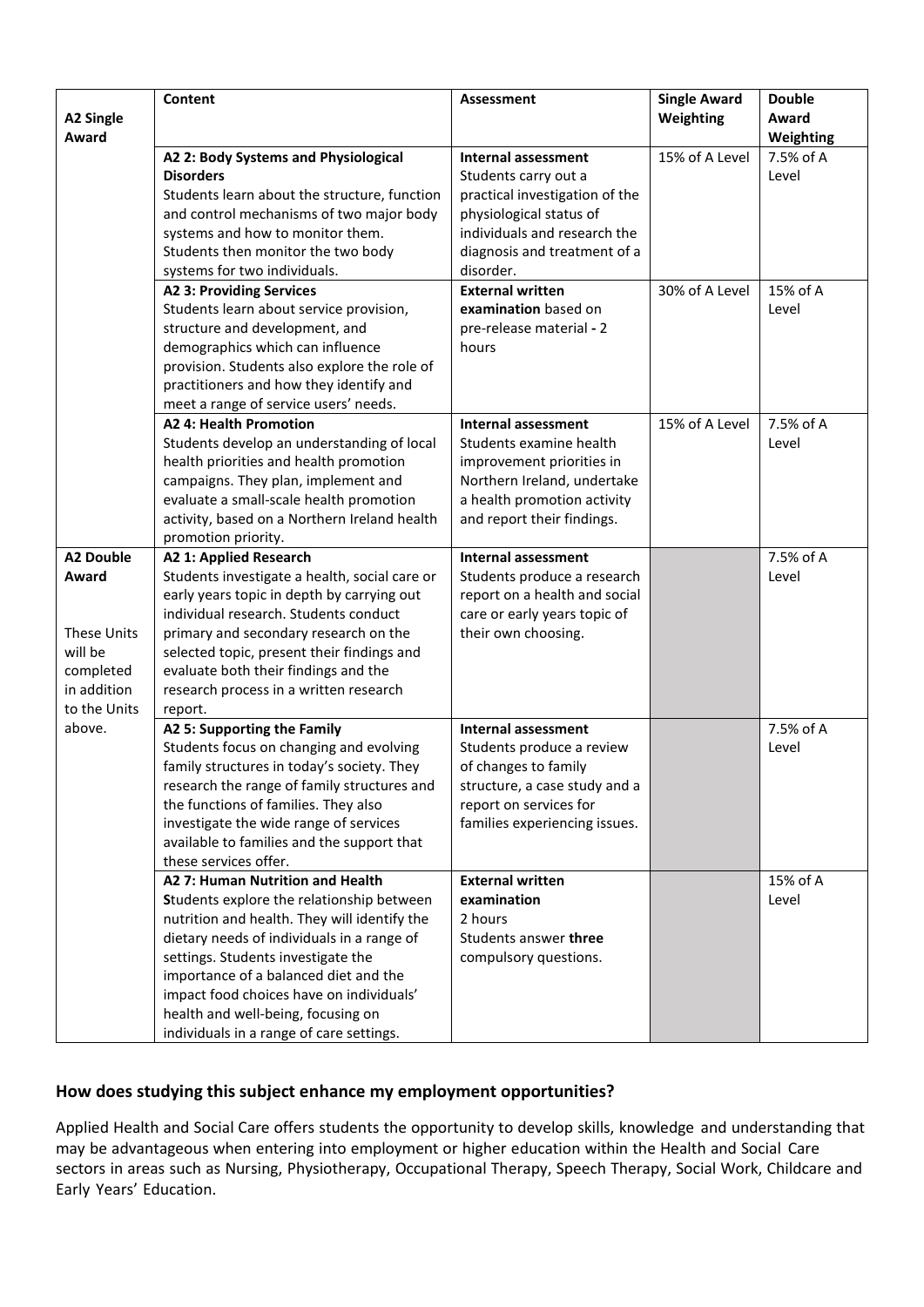#### **Why study A Level History?**

History involves the study and analysis of the past using evidence. Apart from being extremely enjoyable to explore, by offering students the opportunity to delve into the rich storehouse of human experience, studying historical change and continuity enables students to better understand contemporary societies.

#### **Who can I speak to or contact about the subject?**

For further information, please contact the Head of Department, Dr P. Johnson, or your History Teacher.

#### **How are the AS and A2 courses structured?**

|           | Content                                                                                                                                                                                                                                                                                                                                                                   | Assessment                                                                                                                               | Weighting                         |
|-----------|---------------------------------------------------------------------------------------------------------------------------------------------------------------------------------------------------------------------------------------------------------------------------------------------------------------------------------------------------------------------------|------------------------------------------------------------------------------------------------------------------------------------------|-----------------------------------|
| <b>AS</b> | AS1 Historical Investigations and Interpretations: Germany<br>1919-45<br>This unit examines the establishment and decline of the<br>Weimar Republic after the First World War. Then the rise of<br>Hitler, the consolidation of the Nazi dictatorship, Nazi<br>economic and cultural policies, anti-Semitism, and Germany<br>during the Second World War are studied.     | 1 hour 30 minutes<br>exam: One short<br>response question and<br>a two-part source<br>based question.                                    | 50% of AS<br>20% of A<br>Level    |
|           | AS2 Historical Conflict and Change: Russia 1914-41<br>This unit analyses the February and October Revolutions of<br>1917, the Bolshevik seizure and consolidation of power, and<br>Lenin's economic and socio-cultural policies. Stalin's rise to<br>power and dictatorship are also examined, considering terror,<br>propaganda, industrialisation and collectivisation. | 1 hour 30 minutes<br>exam: Two questions<br>from a choice of three.<br>Each has two parts, a<br>short response and an<br>extended essay. | 50% of AS<br>$20\%$ of A<br>Level |

|    | Content                                                                                                                                                                                                                                                                                                                                    | Assessment                                                                           | Weighting         |
|----|--------------------------------------------------------------------------------------------------------------------------------------------------------------------------------------------------------------------------------------------------------------------------------------------------------------------------------------------|--------------------------------------------------------------------------------------|-------------------|
| A2 | A21 Change Over Time: Clash of Ideologies in Europe 1900-<br>2000<br>This unit analyses the relationship between the Soviet Union<br>and Western European Governments from the October<br>Revolution of 1917 to the collapse of the Soviet Union.                                                                                          | 1 hour 15 minutes<br>exam: One synoptic<br>essay.                                    | 20% of A<br>Level |
|    | A22 Historical Investigations and Interpretations: Partition<br>of Ireland 1900-25<br>This unit focuses on unionism and nationalism, and the<br>partition of Ireland. The Home Rule crises, the First World<br>War, the Easter Rising, the Anglo-Irish Treaty, the Irish Civil<br>War and the government of Northern Ireland are explored. | 2 hours 30 minutes<br>exam: Two source<br>based questions and<br>one extended essay. | 40% of A<br>Level |

#### **How does studying this subject enhance my employment opportunities?**

History emphasises the development of critical thinking skills, as well as the ability to formulate convincing arguments, evaluate evidence, interpret sources and assess the merits of conflicting interpretations. Such skills prove vital in a range of careers including law, politics, teaching and journalism.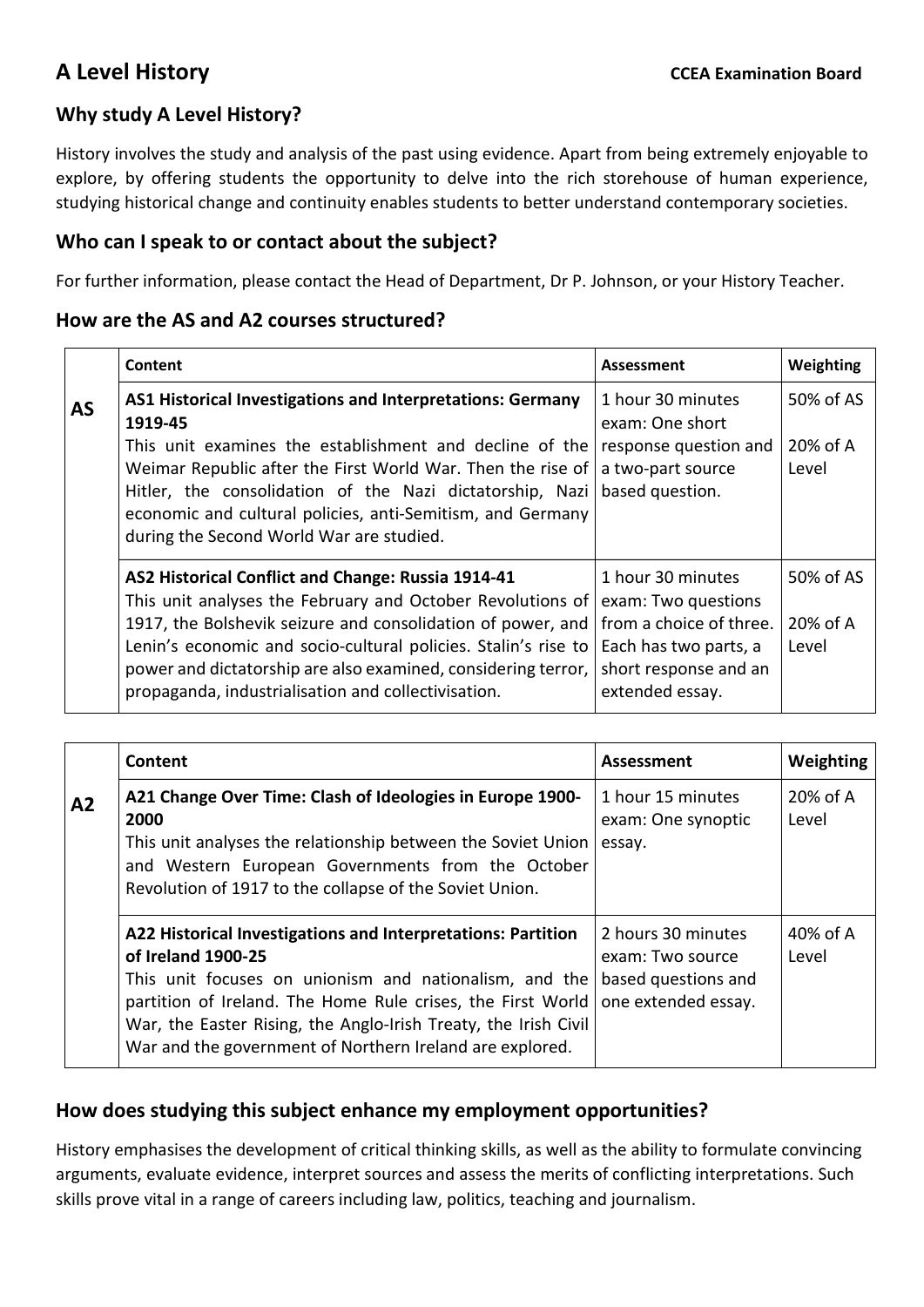## **A Level French/German/Spanish CCEA Examination Board**

#### **Why study A Level French/German/Spanish?**

Language Learning at AS and A2 level will give you a fascinating insight into language and culture. Whilst developing the ability to communicate confidently and effectively in both speaking and writing, you will also learn about the contemporary society, cultural background and heritage of the country. The knowledge and advanced skills that you will acquire will help you to progress to further study, higher education or employment and take your place in a multilingual, global society.

#### **Who can I speak to or contact about the subject?**

For further information, talk with the Head of Department Mrs D. Cromie or Mrs S. Devlin or Mrs G. Burns.

#### **How are the AS and A2 courses structured?**

|           | Content                                                        | <b>Assessment</b>                     | Weighting       |
|-----------|----------------------------------------------------------------|---------------------------------------|-----------------|
|           | AS 1: Speaking                                                 | <b>Presentation and Conversation</b>  | 30% of AS Level |
| <b>AS</b> |                                                                | 11 minutes                            | 12% of A Level  |
|           | AS 2:                                                          | Listening                             | 40% of AS Level |
|           | Listening [A], Reading [B] and Use of Language [C]             | Questions based on two recorded       | 16% of A Level  |
|           | Topics include:                                                | passages.                             |                 |
|           | Relationships - different family structures / roles,           | <b>Reading</b>                        |                 |
|           | responsibilities and relationships within families/ challenges | Questions in the target language      |                 |
|           | for families/intergenerational issue/influences on young       | based on a passage and a translation  |                 |
|           | people                                                         | exercise                              |                 |
|           | Culture and Lifestyle -physical well-being/risk-taking         | <b>Use of Language</b>                |                 |
|           | behaviour/ dealing with stress and challenges/ hobbies and     | Grammatical and lexical exercises     |                 |
|           | interests/ the arts, film, fashion and design/social media     | and translation from English into the |                 |
|           | and new technology/ holidays, festivals and tourism.           | target language.                      |                 |
|           |                                                                | 2 hours                               |                 |
|           | <b>AS 3: Extended Writing</b>                                  | Essay in response to set film or      | 30% or AS Level |
|           |                                                                | literary text I hour                  | 12% of A Level  |

|    | Content                                                 | Assessment                            | Weighting      |
|----|---------------------------------------------------------|---------------------------------------|----------------|
| A2 | A21:                                                    | Individual research project           | 18% of A Level |
|    | <b>Speaking</b>                                         | discussion and conversation           |                |
|    |                                                         | 15 minutes                            |                |
|    | $A22$ :                                                 | Listening                             | 24% of A Level |
|    | Listening [A] and Reading [B] Topics include:           | Questions based on two recorded       |                |
|    | Young People in Society -part-time jobs/ education and  | passages.                             |                |
|    | employment/ career planning / young people and          | <b>Reading</b>                        |                |
|    | democracy/European citizenship/societal attitudes and   | Two sets of questions, one summary    |                |
|    | young people                                            | exercise and one translation exercise |                |
|    | Our Place in a Changing World -equality/inequality and  | 2 hours 45 minutes                    |                |
|    | discrimination/prejudice/poverty/immigration and        |                                       |                |
|    | emigration/multicultural society and cultural           |                                       |                |
|    | identity/resolution of conflict /sustainable living and |                                       |                |
|    | environmental issues                                    |                                       |                |
|    | A2 3 : Extended Writing                                 | Essay in response to a literary text  | 18% of A Level |
|    |                                                         | 1 hour                                |                |

#### **How does studying this subject enhance my employment opportunities?**

Being able to speak another language, understand other cultures and show empathy with colleagues are valuable skills in the global workplace. Studying a language at this level provides opportunities to develop communication and presentation skills as well as competence in research, evaluation and analysis, thus widening your career opportunities.

This qualification will enable you to consider a range of employment opportunities such as Teaching, Tourism, Broadcasting, Marketing, Enterprise and Business, Financial Services, Information Technology, Journalism and Engineering.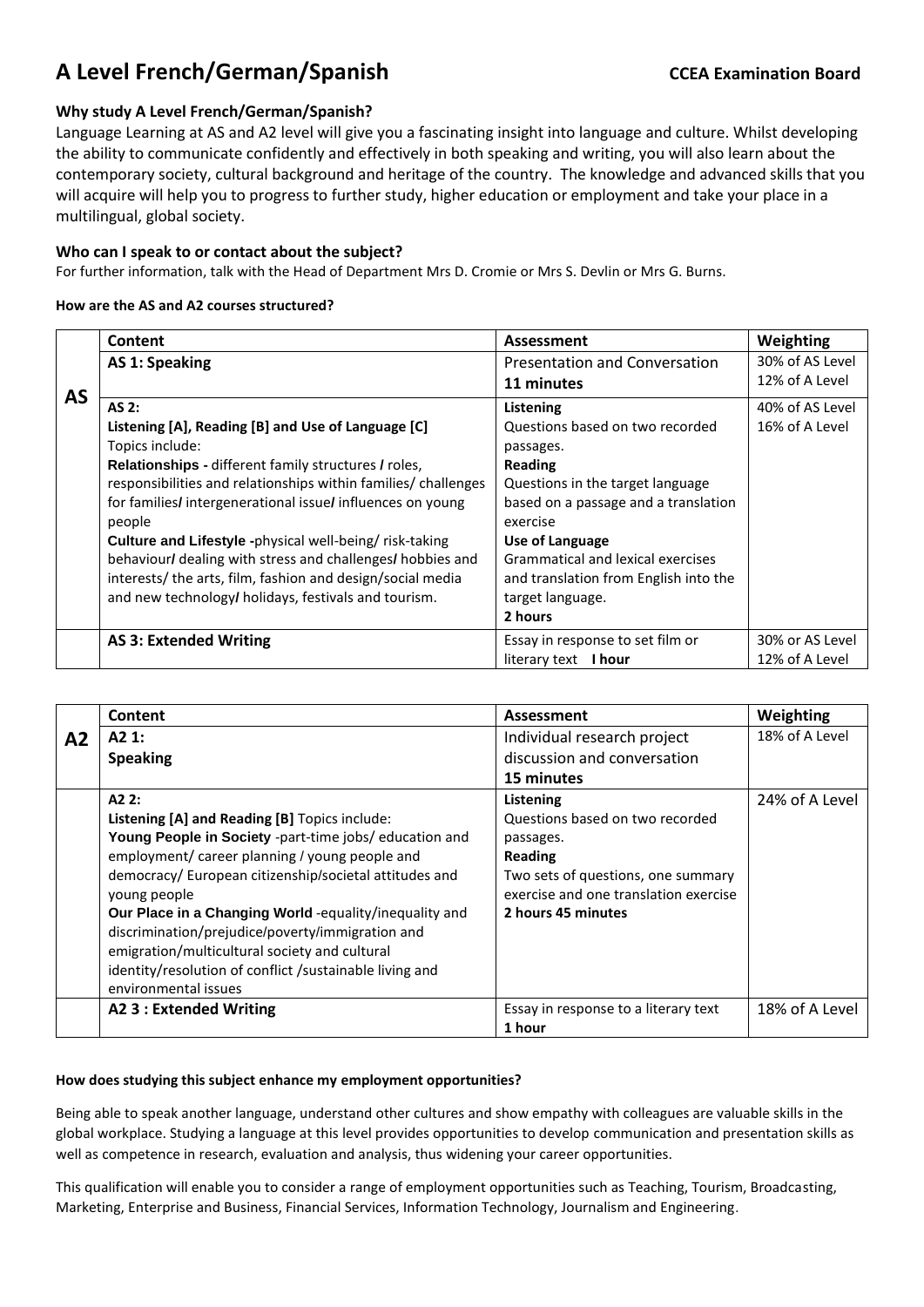#### **Why study A Level Life and Health Sciences?**

Life and Health Sciences allows students to appreciate a wide range of scientific issues and how sciences contribute to the economy and society, through the establishing of links between different scientific areas and the development of advanced key skills.

#### **Who can I speak to or contact about the subject?**

For further information, talk with the Head of Department Mr N. Gilmore or the other A Level teachers, Mrs H. Dowds and Miss S. McSwiggan.

#### **How are the AS and A2 courses structured?**

|           | Content                                    | <b>Assessment</b>                              | Weighting |
|-----------|--------------------------------------------|------------------------------------------------|-----------|
|           | AS 1 Experimental Techniques (core         | <b>Internal practical assessment</b>           | 33.34% of |
|           | unit)                                      | (marked by teacher)                            | AS level  |
| <b>AS</b> | Students develop skills in performing a    | Students complete a portfolio of evidence.     | 13.34% of |
|           | range of experimental techniques           |                                                | A Level   |
|           | useful in Biology, Chemistry and Physics.  |                                                |           |
|           | AS 2 Human Body Systems (core unit)        | External written exam $-11/2$ hours,           | 33.33% of |
|           | Topics include Cardiovascular System,      | consisting of a series of                      | AS level  |
|           | Respiratory System, Respiration,           | compulsory structured questions, some of which | 13.33% of |
|           | Homeostasis, Nutrition, Exercise and       | may allow opportunities for                    | A Level   |
|           | Health                                     | extended writing.                              |           |
|           | AS 3 Aspects of Physical Chemistry in      | External written exam $-11/2$ hours,           | 33.33% of |
|           | <b>Industrial Processes (core unit)</b>    | consisting of a series of                      | AS level  |
|           | Topics include Chemical Calculations,      | compulsory structured questions, some of which | 13.33% of |
|           | Volumetric Analysis, Energetics, Kinetics, | may allow opportunities for                    | A Level   |
|           | Equilibrium, Industrial Processes          | extended writing.                              |           |

|                | Content                                                                                                                                                                                                                                                         | Assessment                                                                                                                                                                                           | <b>Weighting</b>     |
|----------------|-----------------------------------------------------------------------------------------------------------------------------------------------------------------------------------------------------------------------------------------------------------------|------------------------------------------------------------------------------------------------------------------------------------------------------------------------------------------------------|----------------------|
| A <sub>2</sub> | A2 1 Scientific Method, Investigation,<br>Analysis and Evaluation (core unit)<br>Students carry out a scientific investigation,<br>including researching, planning and carrying<br>out. They will communicate results,<br>conclusions, and evaluate their work. | <b>Internal practical assessment</b><br>(marked by teacher)<br>students complete a portfolio of evidence<br>that includes an essay, plans, a lab book, and<br>a report with analysis and evaluation. | 20% of<br>A Level    |
|                | A2 2 Organic Chemistry (core unit)<br>Topics include Organic compounds, Alkanes,<br>Alkenes, Alcohols, Polymers, Spectroscopic<br>Techniques, Aspirin                                                                                                           | External written exam - 1 3/4 hours,<br>consisting of a series of<br>compulsory structured questions, some of<br>which may allow opportunities for<br>extended writing.                              | $20\%$ of<br>A Level |
|                | A2 5 Genetics, Stem Cell Research and<br>Cloning (optional unit)<br>Topics include DNA, Cell Division, Genetic<br>Engineering, Gene Therapy, Gene Cloning,<br>Genetic Fingerprinting, Stem Cell Technology                                                      | External written exam - 1 3/4 hours,<br>consisting of a series of<br>compulsory structured questions, some of<br>which may allow opportunities for<br>calculation and extended writing.              | 20% of<br>A Level    |

#### **How does studying this subject enhance my employment opportunities?**

Studying Life and Health Sciences allows students to progress to a wide range of careers including further study and careers in research science. The advanced study skills which you will develop include research, investigation, practical ability, problem-solving, communication, literacy and numeracy. These skills lend themselves to many professions both within and beyond the field of Science.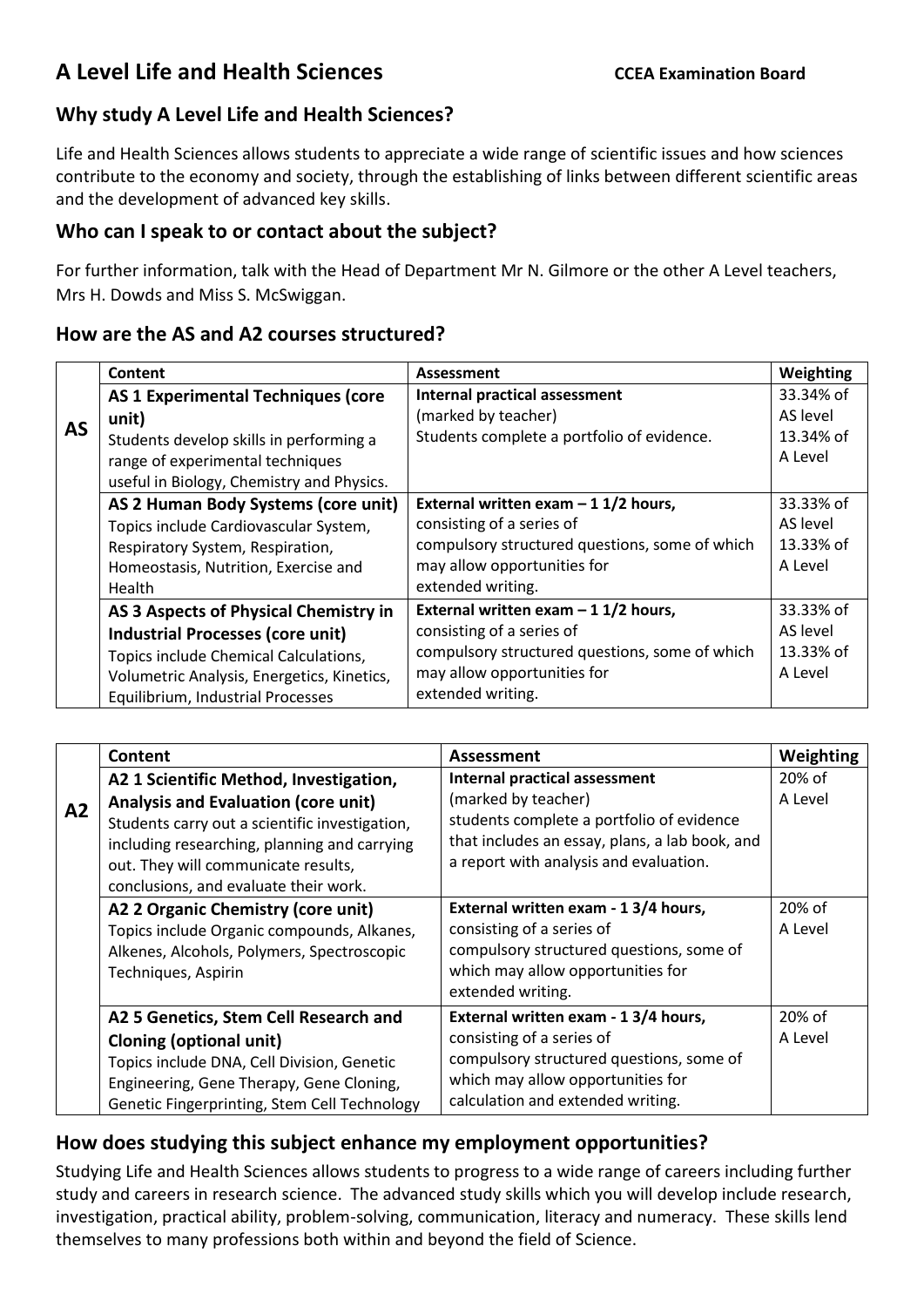### **A Level Mathematics CCEA Examination Board**

#### **Why study Mathematics?**

Maths is one of the best subjects to develop your analytical, research and problem-solving skills. Not only will studying Maths help give you the knowledge to tackle scientific, mechanical, coding and abstract problems, it will also help you develop logic to tackle everyday issues like planning projects and managing budgets.

#### **Who can I speak to or contact about the subject?**

For further information, talk with the Head of Department Mr J. McAlister or the other Mathematics teachers, Mrs L. Rice, Mrs S. Rourke, Mrs L. McKavanagh and Miss L. Buchanan.

#### **How are the AS and A2 courses structured?**

|           | Content                                                                                                                                                                                                                                | Assessment                                                                | Weighting                   |
|-----------|----------------------------------------------------------------------------------------------------------------------------------------------------------------------------------------------------------------------------------------|---------------------------------------------------------------------------|-----------------------------|
| <b>AS</b> | <b>AS 1: Pure Mathematics</b><br>Topics include algebra and functions, co-ordinate<br>geometry in the $(x, y)$ plane, sequences and<br>series, trigonometry, exponentials and logarithms,<br>differentiation, integration and vectors. | 1 hour 45 minutes<br>External written<br>examination                      | 60% of AS<br>24% of A Level |
|           | <b>AS 2: Applied Mathematics</b><br>Topics include kinematics, resultants &                                                                                                                                                            | 1 hour 15 minutes                                                         | 40% of AS                   |
|           | components, equilibrium, friction, Newton's Laws,<br>statistical sampling, data presentation &<br>interpretation, probability and statistical<br>distributions.                                                                        | <b>External written</b><br>examination<br>50% Mechanics<br>50% Statistics | 16% of A Level              |

|    | <b>Content</b>                                                                                                                                                           | Assessment                                                                                     | Weighting      |
|----|--------------------------------------------------------------------------------------------------------------------------------------------------------------------------|------------------------------------------------------------------------------------------------|----------------|
| A2 | A2 1: Pure Mathematics<br>Topics include algebra and functions, parametric                                                                                               | 2 hours 30 minutes                                                                             | 36% of A Level |
|    | equations, binomial series, trigonometry, calculus<br>and numerical methods.                                                                                             | External written<br>examination                                                                |                |
|    | <b>A2 2: Applied Mathematics</b><br>Topics include kinematics, moments, impulse and<br>momentum, probability, normal distribution and<br>statistical hypothesis testing. | 1 hour 30 minutes<br><b>External written</b><br>examination<br>50% Mechanics<br>50% Statistics | 24% of A Level |

#### **How does studying this subject enhance my employment opportunities?**

Maths is a "facilitating" subject, which means that it will help you to study lots of other subjects and pursue lots of different careers. This A-Level can help you get onto a wide range of university courses and it works well alongside any other A-Level. People with Maths qualifications can go into a wide variety of careers including Accounting, Medicine, Engineering, Forensic Pathology, Finance, Consultancy, Teaching, IT, Games Development, Scientific Research, Programming, Design and Construction.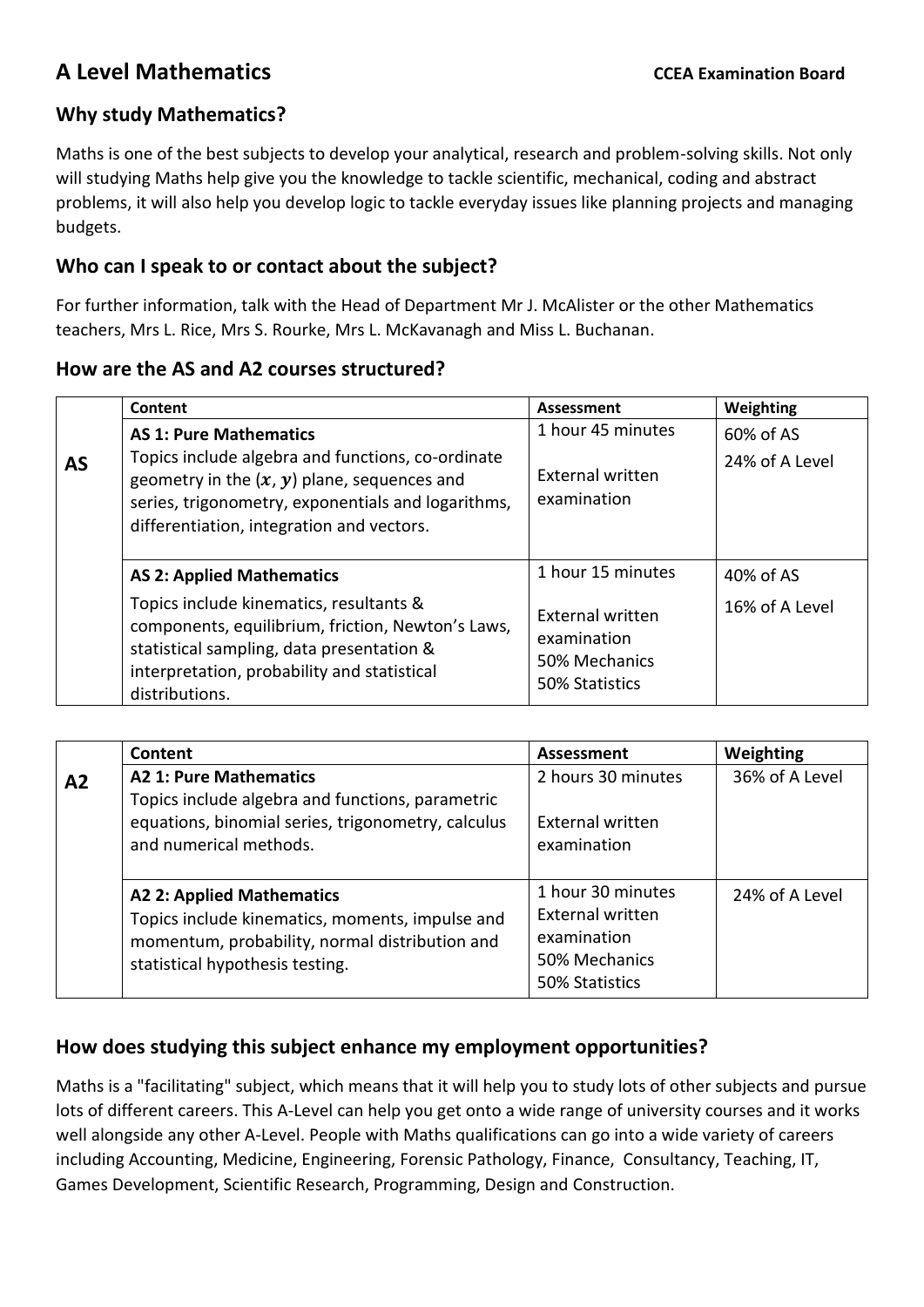#### **Why study Music?**

The study of music at A Level is much more than learning how to sing or play an instrument. Students explore how compose, develop analytical and evaluative skills in music listening whilst continuing to foster and develop performance skills.

#### **Who can I speak to or contact about the subject?**

For further information, talk with the Head of Department Miss C. Flanagan or the other A Level teacher, Mrs R. Carlisle.

#### **How are the AS and A2 courses structured?**

|    | Content                                           | <b>Assessment</b>        | Weighting      |
|----|---------------------------------------------------|--------------------------|----------------|
|    | AS1 & AS2 Performing and Composing Music          | One Solo performance     | 65% of AS      |
|    | One solo performance and viva lasting 5-7         | marked by external       | 26% of A Level |
| AS | minutes to a minimum Grade 4 standard.            | examiner                 |                |
|    | One composition lasting 1½-2 ½ minutes.           | One Composition,         |                |
|    | A commentary is also submitted.                   | internally assessed,     |                |
|    |                                                   | externally moderated     |                |
|    | AS3 & AS4 Responding to Music                     | Test of aural perception | 35% of AS      |
|    | In this unit, students undertake three compulsory | 1 hour                   | 14% of A Level |
|    | Areas of Study:                                   |                          |                |
|    | Music for Orchestra 1700 - 1900<br>1)             | Written examination      |                |
|    | Sacred Vocal Music (Anthems)<br>2)                | 2 hours                  |                |
|    | Secular Vocal Music (Musicals)<br>3)              |                          |                |

|                | Content                                           | <b>Assessment</b>        | <b>Weighting</b> |
|----------------|---------------------------------------------------|--------------------------|------------------|
| A <sub>2</sub> | A21 & A22 Performing and Composing Music          | One Solo performance     | 39% of A Level   |
|                | One solo performance and viva lasting 8-10        | marked by external       |                  |
|                | minutes to a minimum Grade 5 standard.            | examiner                 |                  |
|                | One composition lasting 2-3 minutes. A            | One Composition,         |                  |
|                | commentary is also submitted.                     | internally assessed,     |                  |
|                |                                                   | externally moderated     |                  |
|                | A23 & A24 Responding to Music                     | Test of aural perception | 21% of A Level   |
|                | In this unit, students undertake three compulsory | 1 hour and 15 minutes    |                  |
|                | Areas of Study:                                   |                          |                  |
|                | 1) Orchestral music in the Twentieth Century      | Written examination      |                  |
|                | Sacred Vocal Music (Mass/Requiem Mass)<br>2)      | 2 hours                  |                  |
|                | Secular Vocal Music (1600 – present day)<br>3)    |                          |                  |

#### **How does studying this subject enhance my employment opportunities?**

Some students study music to a high level simply because of their interest in the subject, while others use a qualification in music as the basis for further study at University. Careers in music include Composing, Performing, Teaching, Administration, Broadcasting, Music Therapy, Librarianship, Recording Technology and other areas of the music business. The varied nature of the course enables students to develop highly desirable skills in areas such as self-management, creativity, performance, teamwork, problem-solving, and communication. Strengthening these transferrable skills will certainly enhance your employment profile both inside and outside the music industry.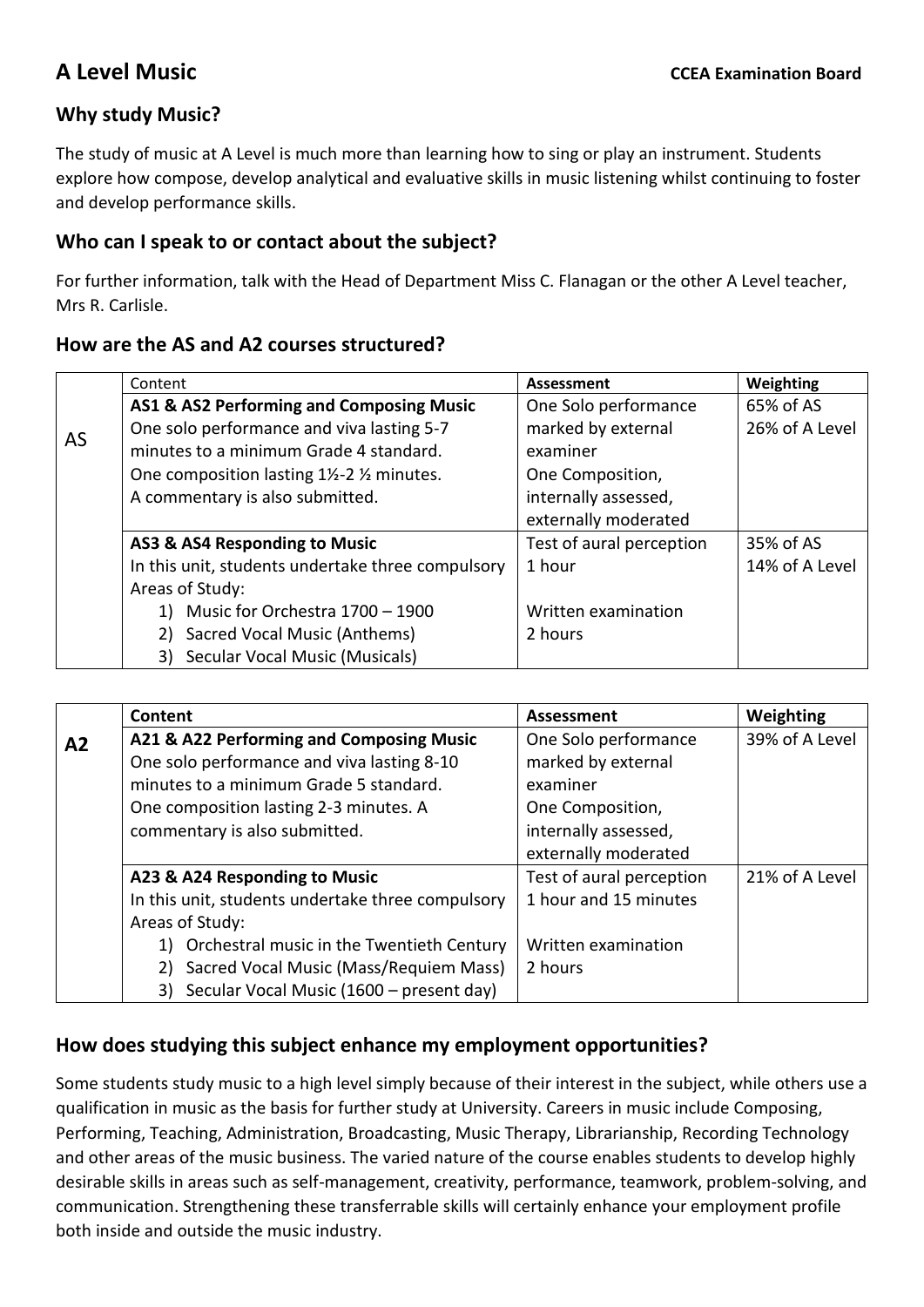### **A Level Nutrition and Food Science CCEA Examination Board**

#### **Why study A Level Nutrition and Food Science?**

Nutrition and food is essential to everyone, as we all need to eat. The choices we make about food affect our health and well-being, so knowledge of nutrition and food science is important. To make the correct choices, we need to know about the principles of nutrition and how dietary requirements change throughout our lives.

#### **Who can I speak to or contact about the subject?**

For further information, talk with the Head of Department Mrs R. Boyd or the other A Level teachers, Mrs J. McKittrick and Mrs L. McClintock.

#### **How are the AS and A2 courses structured?**

|    | Content                                                                                                                                                                                                    | Assessment                                                                                                                           | Weighting      |
|----|------------------------------------------------------------------------------------------------------------------------------------------------------------------------------------------------------------|--------------------------------------------------------------------------------------------------------------------------------------|----------------|
|    | <b>AS 1: Principles of Nutrition</b>                                                                                                                                                                       | External written examination                                                                                                         | 50% of AS      |
| AS |                                                                                                                                                                                                            | - 1 hour 30 minutes                                                                                                                  |                |
|    | Topics covered include macronutrients and<br>micronutrients and other<br>dietary constituents. You will also study nutritional<br>requirements and current dietary recommendations<br>for each life stage. | Students answer short<br>questions in Section A and<br>two extended<br>writing questions from a<br>choice of three in Section B      | 20% of A Level |
|    | AS 2: Diet, Lifestyle and Health                                                                                                                                                                           | External written examination                                                                                                         | 50% of AS      |
|    |                                                                                                                                                                                                            | - 1 hour 30 minutes                                                                                                                  |                |
|    | In this unit, students investigate current research on<br>diet, lifestyle and health. Key topic areas include<br>eating patterns and dietary-related disorders, such as<br>cancer, diabetes and obesity.   | Students answer all short<br>questions in Section A and<br>three extended<br>writing questions from a<br>choice of four in Section B | 20% of A Level |

|    | Content                                                                                 | Assessment                 | Weighting      |
|----|-----------------------------------------------------------------------------------------|----------------------------|----------------|
| A2 | A2 1: Option B: Food Safety and Quality                                                 | External written           | 30% of A Level |
|    |                                                                                         | examination - 2 hours 30   |                |
|    | In this unit, students explore securing a safe food<br>supply from the primary producer | minutes                    |                |
|    | to the consumer. Key topic areas include microbial                                      | Students answer a          |                |
|    | and chemical contamination, food allergens and                                          | compulsory structured      |                |
|    | additives.                                                                              | question in Section A      |                |
|    |                                                                                         | and three extended writing |                |
|    |                                                                                         | questions from a choice of |                |
|    |                                                                                         | four in Section B.         |                |
|    | A2 2: Research Project                                                                  | Internal assessment        | 30% of A Level |
|    | In this unit, students submit a report on a research                                    | Students complete a 4000-  |                |
|    | project of their own choice. Students must take their                                   | word research-based        |                |
|    | research area from AS 1, AS 2 or A2 1.                                                  | project.                   |                |

#### **How does studying this subject enhance my employment opportunities?**

This course should encourage students to develop knowledge and understanding of nutrition to meet human needs in a diverse and ever-changing society. Nutrition and Food Science is useful for a wide range of career areas including Food Production and Development, Food Quality Management, Nutrition and Dietetics, Catering and Hospitality, Customer Services, Nursing, New Product Development and Consumer Advice.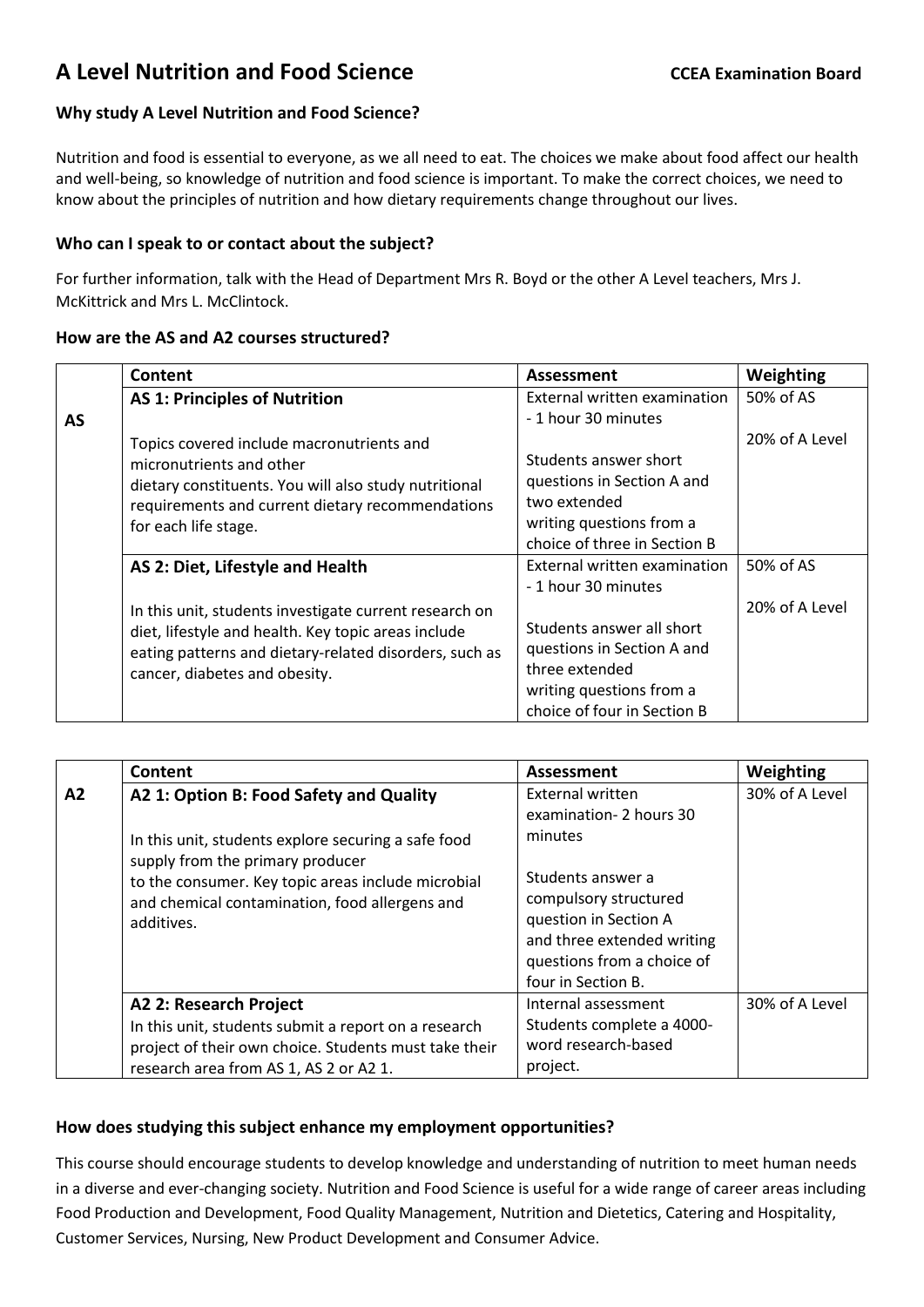#### **Why study A Level Physics?**

Physics is fundamental to our understanding of how the universe works. By choosing Physics, you choose to study an enormously stimulating subject that also sits right at the heart of technology development. Physics today is a very rewarding and exciting field with new discoveries occurring at the frontiers of human knowledge. Its methods and insights are widely applicable and its practitioners widely sought.

#### **Who can I speak to or contact about the subject?**

For further information, talk with the Head of Department Mr N. Luke.

#### **How are the AS and A2 courses structured?**

|           | Content                                             | <b>Assessment</b>         | Weighting      |
|-----------|-----------------------------------------------------|---------------------------|----------------|
|           | AS 1 Forces, Energy and Electricity                 | 1 hour 45 minutes         | 40 % of AS     |
| <b>AS</b> | Topics covered also include scalars and vectors,    | A number of compulsory    | 16% of A Level |
|           | moments, linear motion, Newton's Laws of motion,    | short answer questions    |                |
|           | linear momentum, energy, electric current, electric |                           |                |
|           | charge, potential difference, resistance and        |                           |                |
|           | resistivity.                                        |                           |                |
|           | AS 2 Waves, Photons and Astronomy                   | 1 hour 45 minutes         | 40 % of AS     |
|           | Topics covered also include refraction, lenses,     | A number of compulsory    | 16% of A Level |
|           | superposition, interference and diffraction,        | short answer questions    |                |
|           | quantum physics and astronomy.                      |                           |                |
|           | AS 3 Practical techniques and data analysis         | Practical paper lasting 1 | 20 % of AS     |
|           | Topics covered include the recording of             | hour                      | 8% of A Level  |
|           | experimental data and the analysis of the data      | Theory paper lasting 1    |                |
|           | obtained.                                           | hour                      |                |

|    | Content                                             | Assessment                | <b>Weighting</b> |
|----|-----------------------------------------------------|---------------------------|------------------|
| A2 | A2 1 Deformation of solids, Thermal Physics,        | 2 hours                   | 24 % of A        |
|    | <b>Circular Motion, Oscillations and Atomic and</b> | A number of compulsory    | Level            |
|    | <b>Nuclear Physics</b>                              | short answer questions    |                  |
|    | Topics also include simple harmonic motion,         |                           |                  |
|    | nuclear decay and nuclear energy.                   |                           |                  |
|    | A2 2 Fields, Capacitors and Particle Physics        | 2 hours                   | 24% of A Level   |
|    | Topics also include particle accelerators and       | A number of compulsory    |                  |
|    | fundamental particles.                              | short answer questions    |                  |
|    | AS 3 Practical techniques and data analysis         | Practical paper lasting 1 | 12% of A Level   |
|    | Topics covered include the recording of             | hour                      |                  |
|    | experimental data and the analysis of the data      | Theory paper lasting 1    |                  |
|    | obtained.                                           | hour                      |                  |

#### **How does studying this subject enhance my employment opportunities?**

Physics can lead to a varied and extensive career path for example in Astronomy, Cosmology, Dentistry, Engineering, Geology, Mathematics, Medicine, Meteorology, Science Research, Science Education and Finance. The skills developed through the study of Physics are highly sought after by employers including academic excellence, effective communication, good interpersonal skills and appropriate research techniques.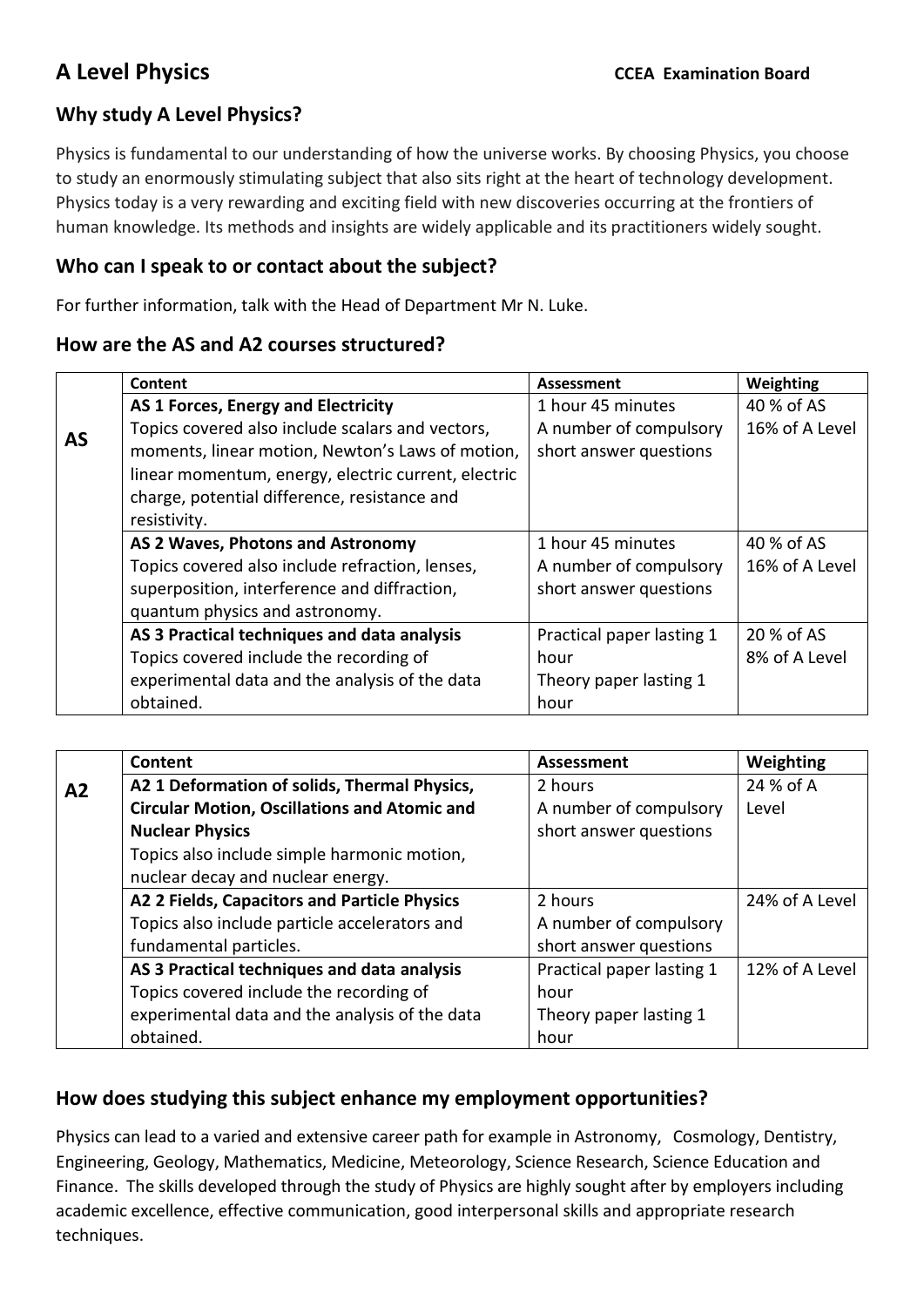#### **A Level Religious Studies CCEA Examination Board**

#### **Why study Religious Studies?**

Religion plays an important role in our society and can influence what people think, feel, and believe. Through studying Religious Studies, students get a broad look at how religion and spirituality form the basis of our culture. At a time when society is becoming more diverse Religious Studies plays a key role in creating social cohesion and generating genuine understanding between communities.

#### **Who can I speak to or contact about the subject?**

For further information, talk with the Head of Department, Mrs D. Wood, or the other A Level teacher, Mrs A. McLeese.

#### **How are the AS and A2 courses structured?**

|           | Content                                                  | Assessment             | Weighting      |
|-----------|----------------------------------------------------------|------------------------|----------------|
| <b>AS</b> | Unit AS 7: Foundations of Ethics with Special            | 1 hour 20 minutes      | 50% of AS      |
|           | <b>Reference to Issues in Medical Ethics</b>             | exam - students answer | 20% of A Level |
|           | Students explore the principles of religious ethics, the | one from two           |                |
|           | development of ethical theory, and the ways in which     | questions in Section A |                |
|           | these approaches can be applied to issues such as        | and one from two       |                |
|           | human infertility, surrogacy and embryo research.        | questions in Section B |                |
|           | Unit AS 8: An Introduction to the Philosophy of          | 1 hour 20 minutes      | 50% of AS      |
|           | Religion                                                 | exam - students answer | 20% of A Level |
|           | Students will focus on the arguments for the existence   | one from two           |                |
|           | of God, challenges to religious belief, the relationship | questions in Section A |                |
|           | between God and human experience and Christian           | and one from two       |                |
|           | responses to evil and suffering.                         | questions in Section B |                |

|    | Content                                               | Assessment             | Weighting      |
|----|-------------------------------------------------------|------------------------|----------------|
| A2 | <b>Unit A2 7: Global Ethics</b>                       | 2 hour exam - students | 30% of A Level |
|    | Students will apply the principles of moral theory to | answer two from three  |                |
|    | topical issues, including: sexual identity; gender    | questions in Section A |                |
|    | justice; justice and punishment and contemporary      | and the compulsory     |                |
|    | warfare.                                              | synoptic question in   |                |
|    |                                                       | <b>Section B</b>       |                |
|    | Unit A2 8: Themes in the Philosophy of Religion       | 2 hour exam - students | 30% of A Level |
|    | Students examine life after death, the relationship   | answer two from three  |                |
|    | between religion and morality and key twentieth-      | questions in Section A |                |
|    | century movements, including existentialism,          | and the compulsory     |                |
|    | humanism and contemporary atheism.                    | synoptic question in   |                |
|    |                                                       | <b>Section B</b>       |                |

#### **How does studying this subject enhance my employment opportunities?**

Religious Studies has a multidisciplinary nature, including philosophical thinking, ethics, textual study and social understanding. It supports students in developing marketable skills including: analytical and strategic thinking; research skills; critical judgement; understanding of the impact of conflicting beliefs; and an appreciation of human diversity, belief systems, and cultural and spiritual experiences. These skills are particularly useful for future careers in Law, Education, Social work, Politics, Medicine or the Media**.**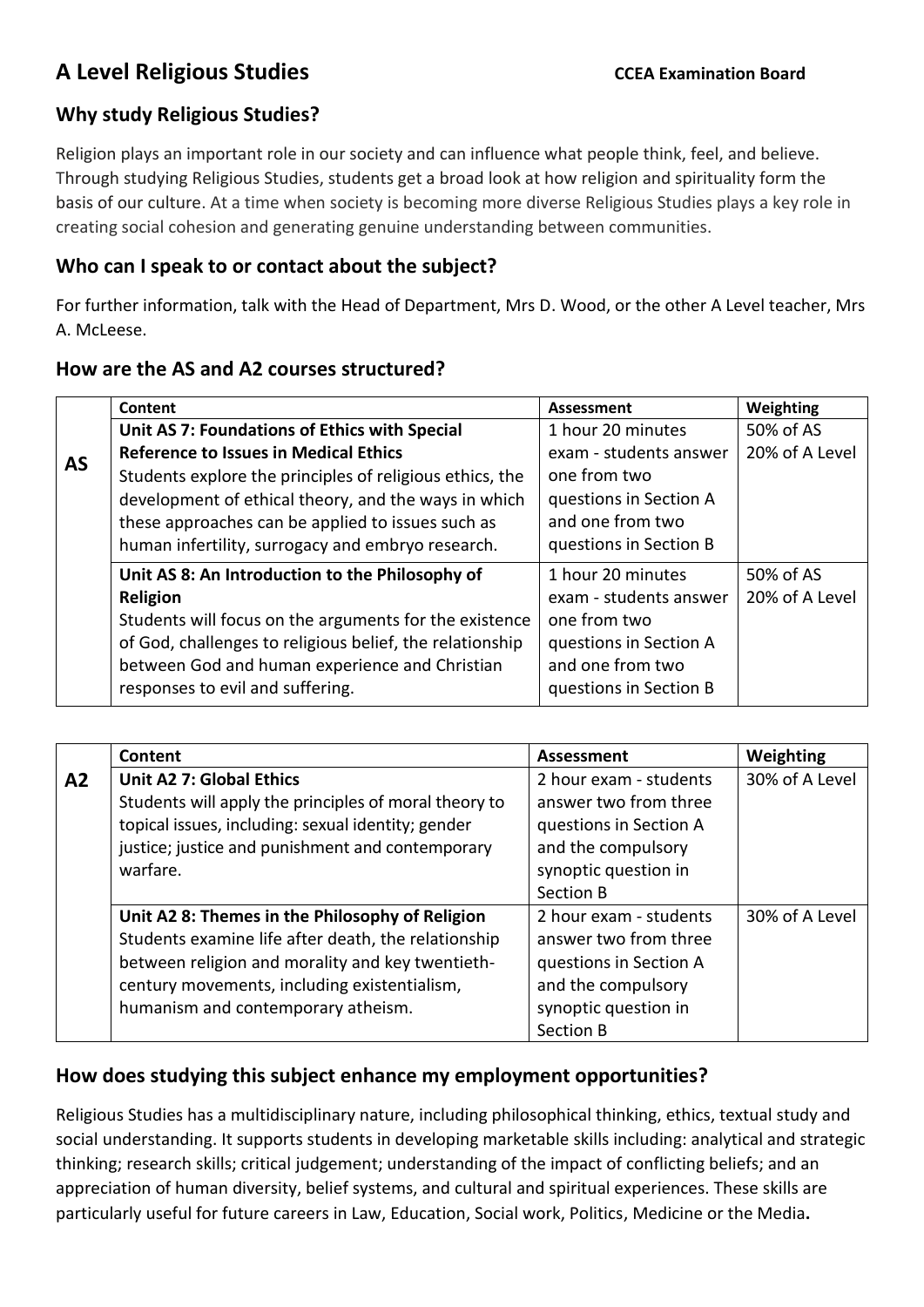## **A Level Sociology A Level Sociology A Level Sociology A Level Sociology A Level Sociology A Level Sociology**

#### **Why study Sociology?**

Sociology's principal benefit is gaining a greater understanding of the complex and confusing yet charmingly simple nature of humans, and the societies in which we organise ourselves. By studying societal behaviour, we can make comparisons, attempt to solve issues and gain a rational understanding of some of society's more challenging habits.

#### **Who can I speak to or contact about the subject?**

For further information, talk with the Head of Department Mrs K. Playfair.

#### **How are the AS and A Level courses structured?**

|    | Content                                                                                                                                                                                                        | Assessment          | Weighting |
|----|----------------------------------------------------------------------------------------------------------------------------------------------------------------------------------------------------------------|---------------------|-----------|
|    | <b>Education with Methods in Context</b>                                                                                                                                                                       | 1 hour 30 minutes   | 50% of AS |
| AS | Topics include explanations for differential<br>educational attainment on the basis of class,<br>gender and ethnicity as well as and analysis of<br>processes in schools such as pupil-teacher<br>interaction. | written examination | Level     |
|    | <b>Families and Households with Research Methods</b>                                                                                                                                                           | 1 hour 30 minutes   | 50% of AS |
|    | Topics include an analysis of contemporary family                                                                                                                                                              | written examination | Level     |
|    | trends as well as views of the changing position of                                                                                                                                                            |                     |           |
|    | children in society.                                                                                                                                                                                           |                     |           |

|              | Content                                                                                                                                           | Assessment     | Weighting  |
|--------------|---------------------------------------------------------------------------------------------------------------------------------------------------|----------------|------------|
| A            | <b>Sociological Theory</b>                                                                                                                        | 2 hour written | 33.3% of A |
| <b>Level</b> | Topics include in-depth analysis of a range of<br>theories of society including Marxism, Feminism<br>and Postmodernism.                           | examination    | Level      |
|              | <b>Beliefs in Society</b>                                                                                                                         | 2 hour written | 33.3% of A |
|              | Topics include an examination of an eclectic range<br>of religious institutions as well as focus on the<br>compatibility of science and religion. | examination    | Level      |
|              | <b>Crime and Deviance</b>                                                                                                                         | 2 hour written | 33.3% of A |
|              | Topics include explanations for criminal behaviour<br>as well as an examination of the effectiveness of<br>crime prevention measures in society.  | examination    | Level      |

#### **How does studying this subject enhance my employment opportunities?**

Studying Sociology opens up a wide range of careers in areas such as Welfare, Education, Social Research, and Local and Central Government. Sociology students acquire a range of skills that are in demand, including communication and information gathering and analysis.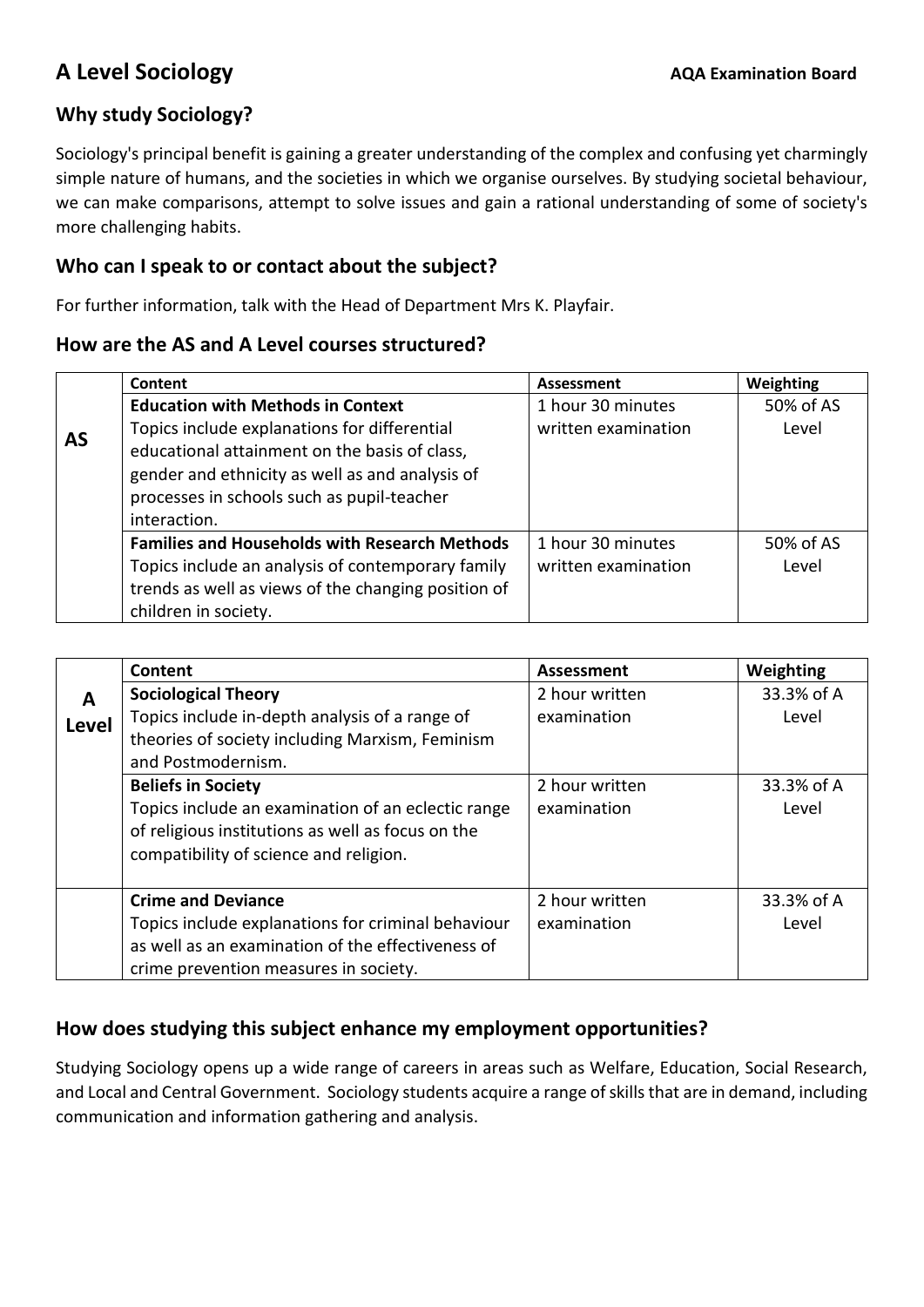#### **BTEC Sport Level 3 Extended Certificate in Sport** Pearson Examination Board

#### **Why study BTEC Sport?**

Do you want to pursue a career in the sport sector? Then this may be the ideal course for you.

- BTEC Level 3 Extended Certificate in Sport is designed to build on learning and achievement from Key Stage 3 and 4 through coursework and external exams.
- It gives you the opportunity to gain a nationally recognised vocationally specific qualification to enter employment in the sport sector or to progress to higher education qualifications such as University or apprenticeships.
- It gives you the opportunity to develop a range of skills and techniques, personal skills and attitudes essential for successful performance in working life.

#### **Who can I speak to or contact about the subject?**

For further information, talk with the Head of Department Mrs L. Hedley or the other BTEC Sport teachers, Mrs A. McLeese, Mrs S. McIvor and Miss C. Nedza.

#### **How is the BTEC Sport course structured?**

This is a vocational course designed to develop both knowledge and practical skills in the broad field of Sports, Leisure and Fitness.

In Year 13 and 14 you will study four units. These consist of two mandatory units will be assessed through external exams which are taken at the end of Year 13 and can be repeated in Year 14. The two optional units will be assessed through coursework completed in Year 14. Below is the combination of internal and external units which students at Hunterhouse College study.

Year 1

Unit 1: Physiology and Anatomy (externally assessed)

Unit 2: Training and Programming for Health, Sport and Well-being (externally assessed)

Year 2

Unit 3: Professional Development in the Sports Industry (internally assessed)

Unit 4: Sports Leadership (internally assessed)

Tasks/activities enable learners to produce evidence that directly relates to the specified criteria. A variety of assessment methods, including case studies, assignments and work-based assessments, along with projects, performance observation and time-constrained assessments will be used. Assignments have emphasis on practical application of the assessment criteria, providing a realistic scenario for learners to adopt and making maximum use of practical activities and work experience.

#### **How does studying this subject enhance my employment opportunities?**

BTEC Sport provides students with work-related learning, giving them the edge and opening the door to Higher Education or employment in the sports sector. There are clear progression routes such as BSc in Sport, Physical Education and Coaching Science. It also supports progression into roles such as Physical Activity Leader or Fitness/Leisure Assistant.